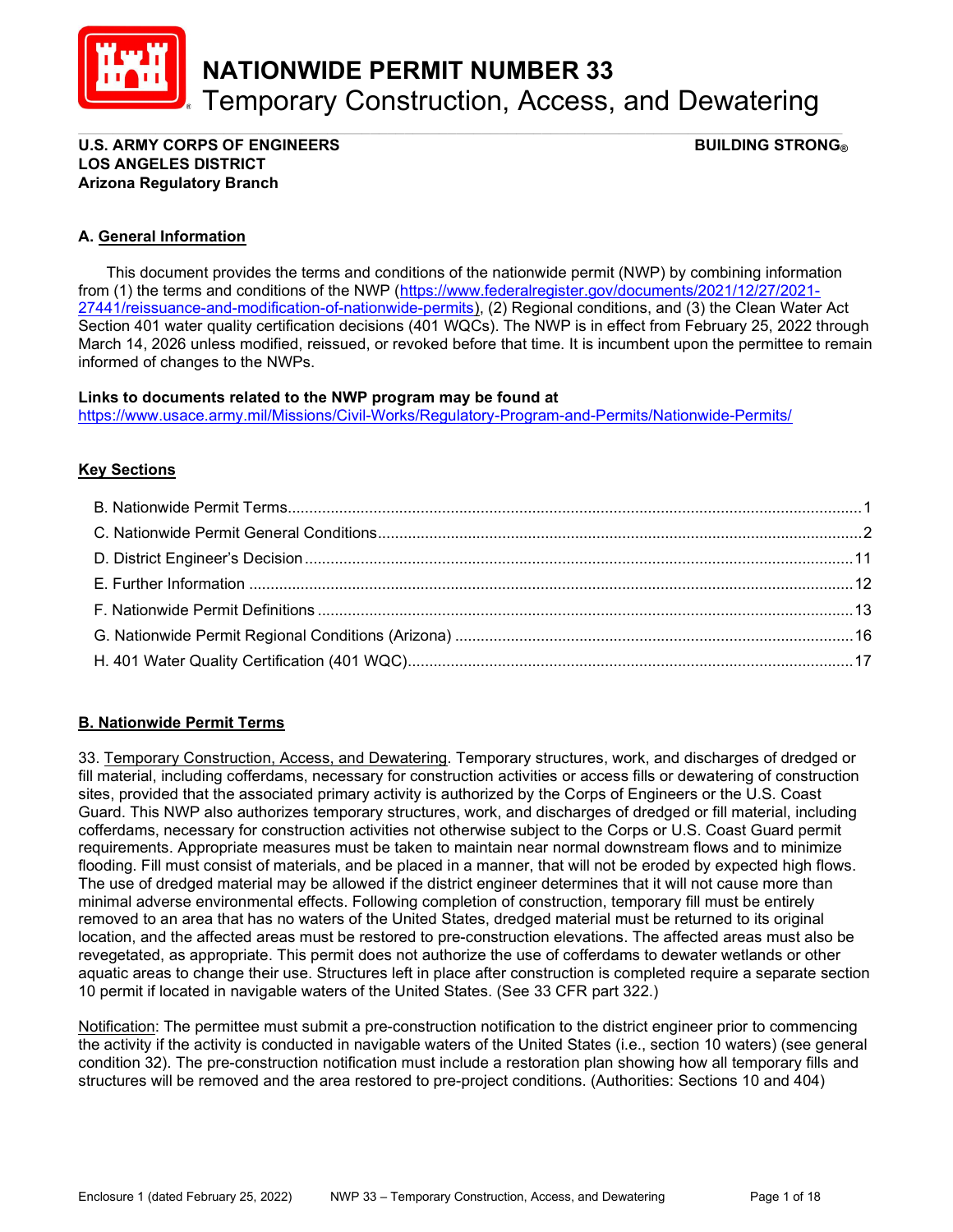# C. Nationwide Permit General Conditions

Note: To qualify for NWP authorization, the prospective permittee must comply with the following general conditions, as applicable, in addition to any regional or case-specific conditions imposed by the division engineer or district engineer. Prospective permittees should contact the appropriate Corps district office to determine if regional conditions have been imposed on an NWP. Prospective permittees should also contact the appropriate Corps district office to determine the status of Clean Water Act Section 401 water quality certification and/or Coastal Zone Management Act consistency for an NWP. Every person who may wish to obtain permit authorization under one or more NWPs, or who is currently relying on an existing or prior permit authorization under one or more NWPs, has been and is on notice that all of the provisions of 33 CFR 330.1 through 330.6 apply to every NWP authorization. Note especially 33 CFR 330.5 relating to the modification, suspension, or revocation of any NWP authorization.

1. Navigation. (a) No activity may cause more than a minimal adverse effect on navigation.

(b) Any safety lights and signals prescribed by the U.S. Coast Guard, through regulations or otherwise, must be installed and maintained at the permittee's expense on authorized facilities in navigable waters of the United States.

(c) The permittee understands and agrees that, if future operations by the United States require the removal, relocation, or other alteration, of the structure or work herein authorized, or if, in the opinion of the Secretary of the Army or his or her authorized representative, said structure or work shall cause unreasonable obstruction to the free navigation of the navigable waters, the permittee will be required, upon due notice from the Corps of Engineers, to remove, relocate, or alter the structural work or obstructions caused thereby, without expense to the United States. No claim shall be made against the United States on account of any such removal or alteration.

2. Aquatic Life Movements. No activity may substantially disrupt the necessary life cycle movements of those species of aquatic life indigenous to the waterbody, including those species that normally migrate through the area, unless the activity's primary purpose is to impound water. All permanent and temporary crossings of waterbodies shall be suitably culverted, bridged, or otherwise designed and constructed to maintain low flows to sustain the movement of those aquatic species. If a bottomless culvert cannot be used, then the crossing should be designed and constructed to minimize adverse effects to aquatic life movements.

**3. Spawning Areas.** Activities in spawning areas during spawning seasons must be avoided to the maximum extent practicable. Activities that result in the physical destruction (e.g., through excavation, fill, or downstream smothering by substantial turbidity) of an important spawning area are not authorized.

4. Migratory Bird Breeding Areas. Activities in waters of the United States that serve as breeding areas for migratory birds must be avoided to the maximum extent practicable.

5. Shellfish Beds. No activity may occur in areas of concentrated shellfish populations, unless the activity is directly related to a shellfish harvesting activity authorized by NWPs 4 and 48, or is a shellfish seeding or habitat restoration activity authorized by NWP 27.

6. Suitable Material. No activity may use unsuitable material (e.g., trash, debris, car bodies, asphalt, etc.). Material used for construction or discharged must be free from toxic pollutants in toxic amounts (see section 307 of the Clean Water Act).

7. Water Supply Intakes. No activity may occur in the proximity of a public water supply intake, except where the activity is for the repair or improvement of public water supply intake structures or adjacent bank stabilization.

8. Adverse Effects From Impoundments. If the activity creates an impoundment of water, adverse effects to the aquatic system due to accelerating the passage of water, and/or restricting its flow must be minimized to the maximum extent practicable.

9. Management of Water Flows. To the maximum extent practicable, the pre-construction course, condition, capacity, and location of open waters must be maintained for each activity, including stream channelization, storm water management activities, and temporary and permanent road crossings, except as provided below. The activity must be constructed to withstand expected high flows. The activity must not restrict or impede the passage of normal or high flows, unless the primary purpose of the activity is to impound water or manage high flows. The activity may alter the pre-construction course, condition, capacity, and location of open waters if it benefits the aquatic environment (e.g., stream restoration or relocation activities).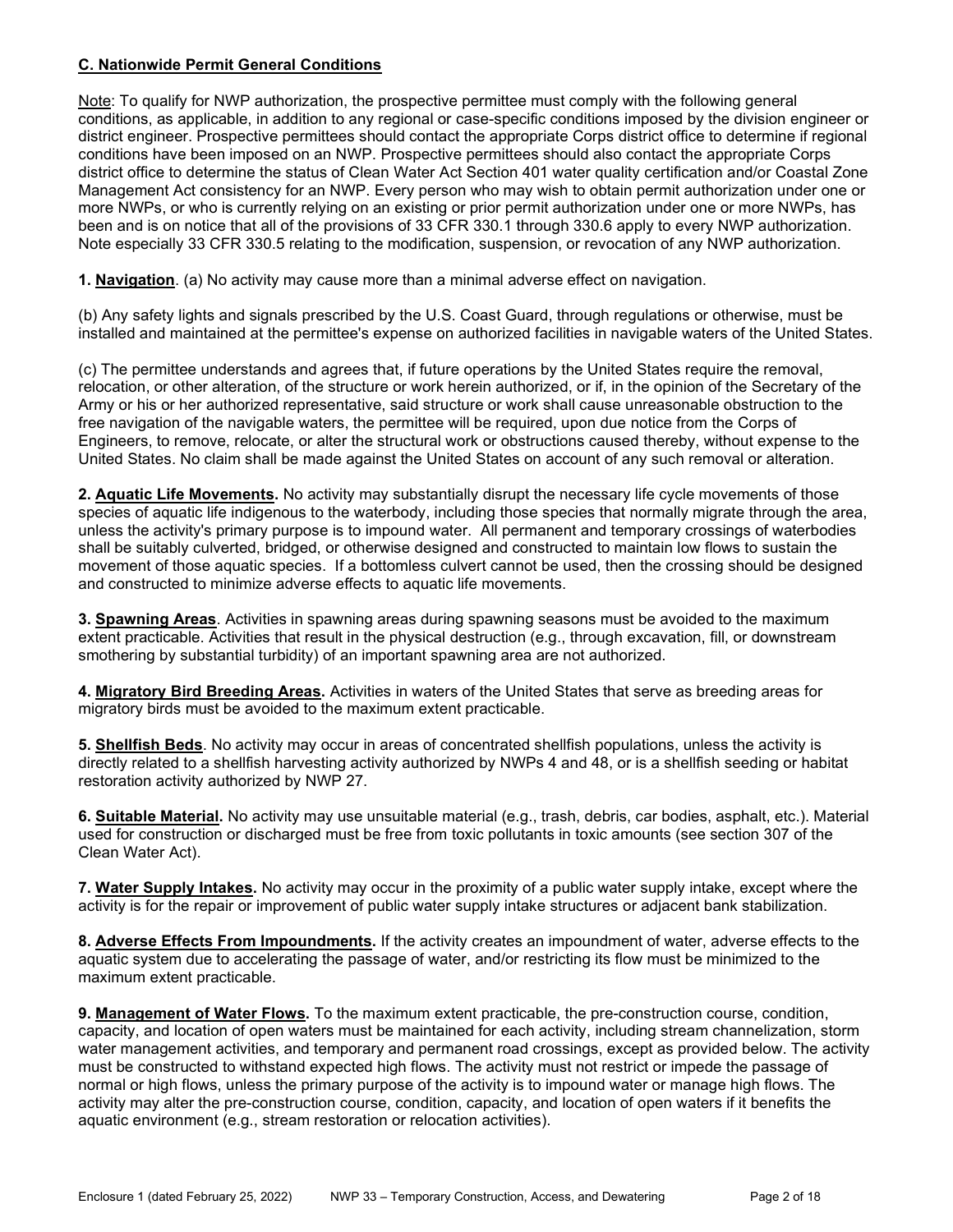10. Fills Within 100-Year Floodplains. The activity must comply with applicable FEMA-approved state or local floodplain management requirements.

11. Equipment. Heavy equipment working in wetlands or mudflats must be placed on mats, or other measures must be taken to minimize soil disturbance.

12. Soil Erosion and Sediment Controls. Appropriate soil erosion and sediment controls must be used and maintained in effective operating condition during construction, and all exposed soil and other fills, as well as any work below the ordinary high water mark or high tide line, must be permanently stabilized at the earliest practicable date. Permittees are encouraged to perform work within waters of the United States during periods of low-flow or no-flow, or during low tides.

13. Removal of Temporary Structures and Fills. Temporary structures must be removed, to the maximum extent practicable, after their use has been discontinued. Temporary fills must be removed in their entirety and the affected areas returned to pre-construction elevations. The affected areas must be revegetated, as appropriate.

14. Proper Maintenance. Any authorized structure or fill shall be properly maintained, including maintenance to ensure public safety and compliance with applicable NWP general conditions, as well as any activity-specific conditions added by the district engineer to an NWP authorization.

15. Single and Complete Project. The activity must be a single and complete project. The same NWP cannot be used more than once for the same single and complete project.

16. Wild and Scenic Rivers. (a) No NWP activity may occur in a component of the National Wild and Scenic River System, or in a river officially designated by Congress as a "study river" for possible inclusion in the system while the river is in an official study status, unless the appropriate Federal agency with direct management responsibility for such river, has determined in writing that the proposed activity will not adversely affect the Wild and Scenic River designation or study status.

(b) If a proposed NWP activity will occur in a component of the National Wild and Scenic River System, or in a river officially designated by Congress as a "study river" for possible inclusion in the system while the river is in an official study status, the permittee must submit a pre-construction notification (see general condition 32). The district engineer will coordinate the PCN with the Federal agency with direct management responsibility for that river. Permittees shall not begin the NWP activity until notified by the district engineer that the Federal agency with direct management responsibility for that river has determined in writing that the proposed NWP activity will not adversely affect the Wild and Scenic River designation or study status.

(c) Information on Wild and Scenic Rivers may be obtained from the appropriate Federal land management agency responsible for the designated Wild and Scenic River or study river (e.g., National Park Service, U.S. Forest Service, Bureau of Land Management, U.S. Fish and Wildlife Service). Information on these rivers is also available at: http://www.rivers.gov/.

17. Tribal Rights. No activity or its operation may impair reserved tribal rights, including, but not limited to, reserved water rights and treaty fishing and hunting rights.

18. Endangered Species. (a) No activity is authorized under any NWP which is likely to directly or indirectly jeopardize the continued existence of a threatened or endangered species or a species proposed for such designation, as identified under the Federal Endangered Species Act (ESA), or which will directly or indirectly destroy or adversely modify designated critical habitat or critical habitat proposed for such designation. No activity is authorized under any NWP which "may affect" a listed species or critical habitat, unless ESA section 7 consultation addressing the consequences of the proposed activity on listed species or critical habitat has been completed. See 50 CFR 402.02 for the definition of "effects of the action" for the purposes of ESA section 7 consultation, as well as 50 CFR 402.17, which provides further explanation under ESA section 7 regarding "activities that are reasonably certain to occur" and "consequences caused by the proposed action."

(b) Federal agencies should follow their own procedures for complying with the requirements of the ESA (see 33 CFR 330.4(f)(1)). If pre-construction notification is required for the proposed activity, the Federal permittee must provide the district engineer with the appropriate documentation to demonstrate compliance with those requirements. The district engineer will verify that the appropriate documentation has been submitted. If the appropriate documentation has not been submitted, additional ESA section 7 consultation may be necessary for the activity and the respective federal agency would be responsible for fulfilling its obligation under section 7 of the ESA.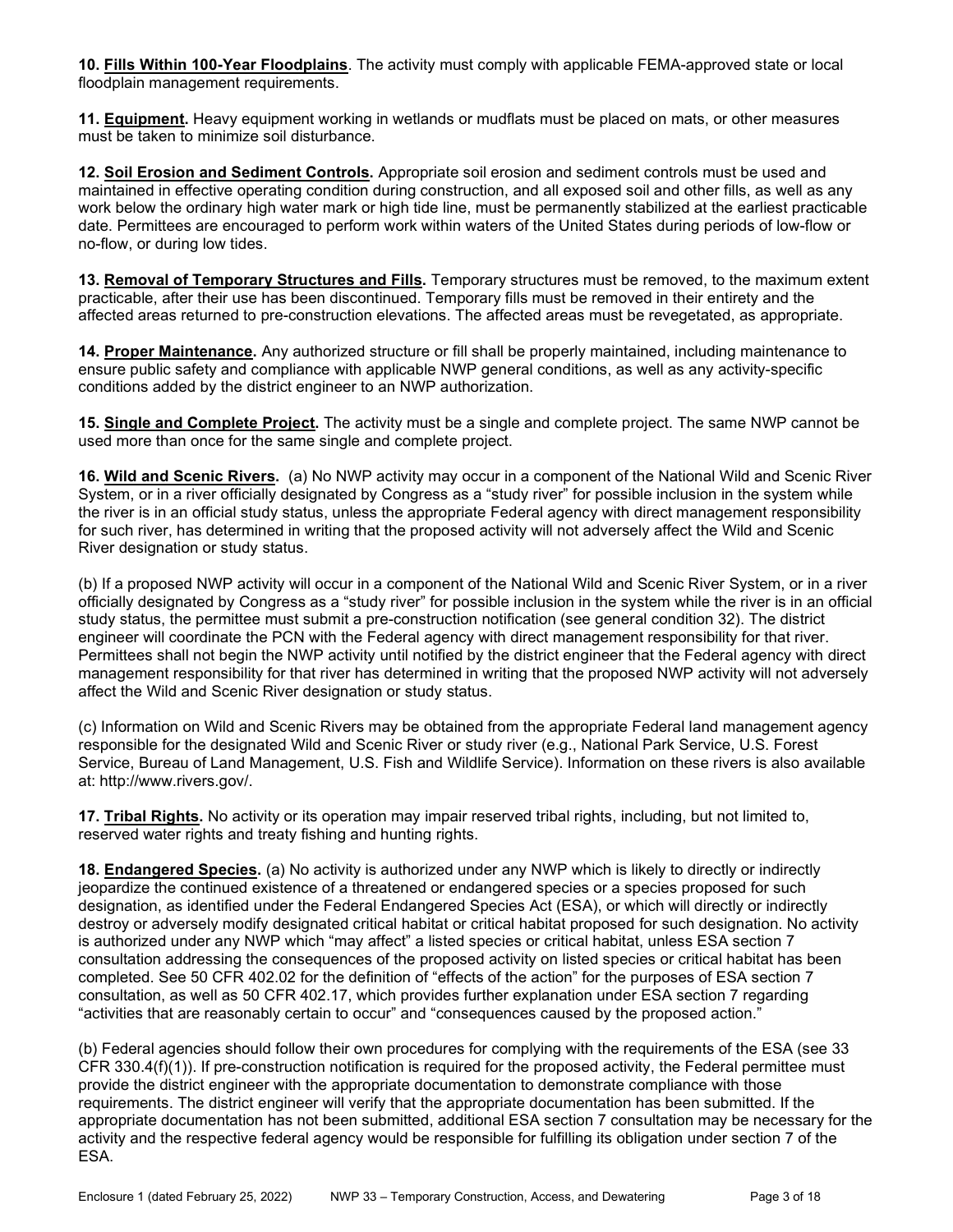(c) Non-federal permittees must submit a pre-construction notification to the district engineer if any listed species (or species proposed for listing) or designated critical habitat (or critical habitat proposed such designation) might be affected or is in the vicinity of the activity, or if the activity is located in designated critical habitat or critical habitat proposed for such designation, and shall not begin work on the activity until notified by the district engineer that the requirements of the ESA have been satisfied and that the activity is authorized. For activities that might affect Federally-listed endangered or threatened species (or species proposed for listing) or designated critical habitat (or critical habitat proposed for such designation), the pre-construction notification must include the name(s) of the endangered or threatened species (or species proposed for listing) that might be affected by the proposed activity or that utilize the designated critical habitat (or critical habitat proposed for such designation) that might be affected by the proposed activity. The district engineer will determine whether the proposed activity "may affect" or will have "no effect" to listed species and designated critical habitat and will notify the non-Federal applicant of the Corps' determination within 45 days of receipt of a complete pre-construction notification. For activities where the non-Federal applicant has identified listed species (or species proposed for listing) or designated critical habitat (or critical habitat proposed for such designation) that might be affected or is in the vicinity of the activity, and has so notified the Corps, the applicant shall not begin work until the Corps has provided notification that the proposed activity will have "no effect" on listed species (or species proposed for listing or designated critical habitat (or critical habitat proposed for such designation), or until ESA section 7 consultation or conference has been completed. If the non-Federal applicant has not heard back from the Corps within 45 days, the applicant must still wait for notification from the Corps.

(d) As a result of formal or informal consultation or conference with the FWS or NMFS the district engineer may add species-specific permit conditions to the NWPs.

(e) Authorization of an activity by an NWP does not authorize the "take" of a threatened or endangered species as defined under the ESA. In the absence of separate authorization (e.g., an ESA Section 10 Permit, a Biological Opinion with "incidental take" provisions, etc.) from the FWS or the NMFS, the Endangered Species Act prohibits any person subject to the jurisdiction of the United States to take a listed species, where "take" means to harass, harm, pursue, hunt, shoot, wound, kill, trap, capture, or collect, or to attempt to engage in any such conduct. The word "harm" in the definition of "take'' means an act which actually kills or injures wildlife. Such an act may include significant habitat modification or degradation where it actually kills or injures wildlife by significantly impairing essential behavioral patterns, including breeding, feeding or sheltering.

(f) If the non-federal permittee has a valid ESA section  $10(a)(1)(B)$  incidental take permit with an approved Habitat Conservation Plan for a project or a group of projects that includes the proposed NWP activity, the non-federal applicant should provide a copy of that ESA section 10(a)(1)(B) permit with the PCN required by paragraph (c) of this general condition. The district engineer will coordinate with the agency that issued the ESA section 10(a)(1)(B) permit to determine whether the proposed NWP activity and the associated incidental take were considered in the internal ESA section 7 consultation conducted for the ESA section 10(a)(1)(B) permit. If that coordination results in concurrence from the agency that the proposed NWP activity and the associated incidental take were considered in the internal ESA section 7 consultation for the ESA section 10(a)(1)(B) permit, the district engineer does not need to conduct a separate ESA section 7 consultation for the proposed NWP activity. The district engineer will notify the non-federal applicant within 45 days of receipt of a complete pre-construction notification whether the ESA section 10(a)(1)(B) permit covers the proposed NWP activity or whether additional ESA section 7 consultation is required.

(g) Information on the location of threatened and endangered species and their critical habitat can be obtained directly from the offices of the FWS and NMFS or their world wide web pages at http://www.fws.gov/ or http://www.fws.gov/ipac and http://www.nmfs.noaa.gov/pr/species/esa/ respectively.

19. Migratory Birds and Bald and Golden Eagles. The permittee is responsible for ensuring that an action authorized by an NWP complies with the Migratory Bird Treaty Act and the Bald and Golden Eagle Protection Act. The permittee is responsible for contacting the appropriate local office of the U.S. Fish and Wildlife Service to determine what measures, if any, are necessary or appropriate to reduce adverse effects to migratory birds or eagles, including whether "incidental take" permits are necessary and available under the Migratory Bird Treaty Act or Bald and Golden Eagle Protection Act for a particular activity.

20. Historic Properties. (a) No activity is authorized under any NWP which may have the potential to cause effects to properties listed, or eligible for listing, in the National Register of Historic Places until the requirements of Section 106 of the National Historic Preservation Act (NHPA) have been satisfied.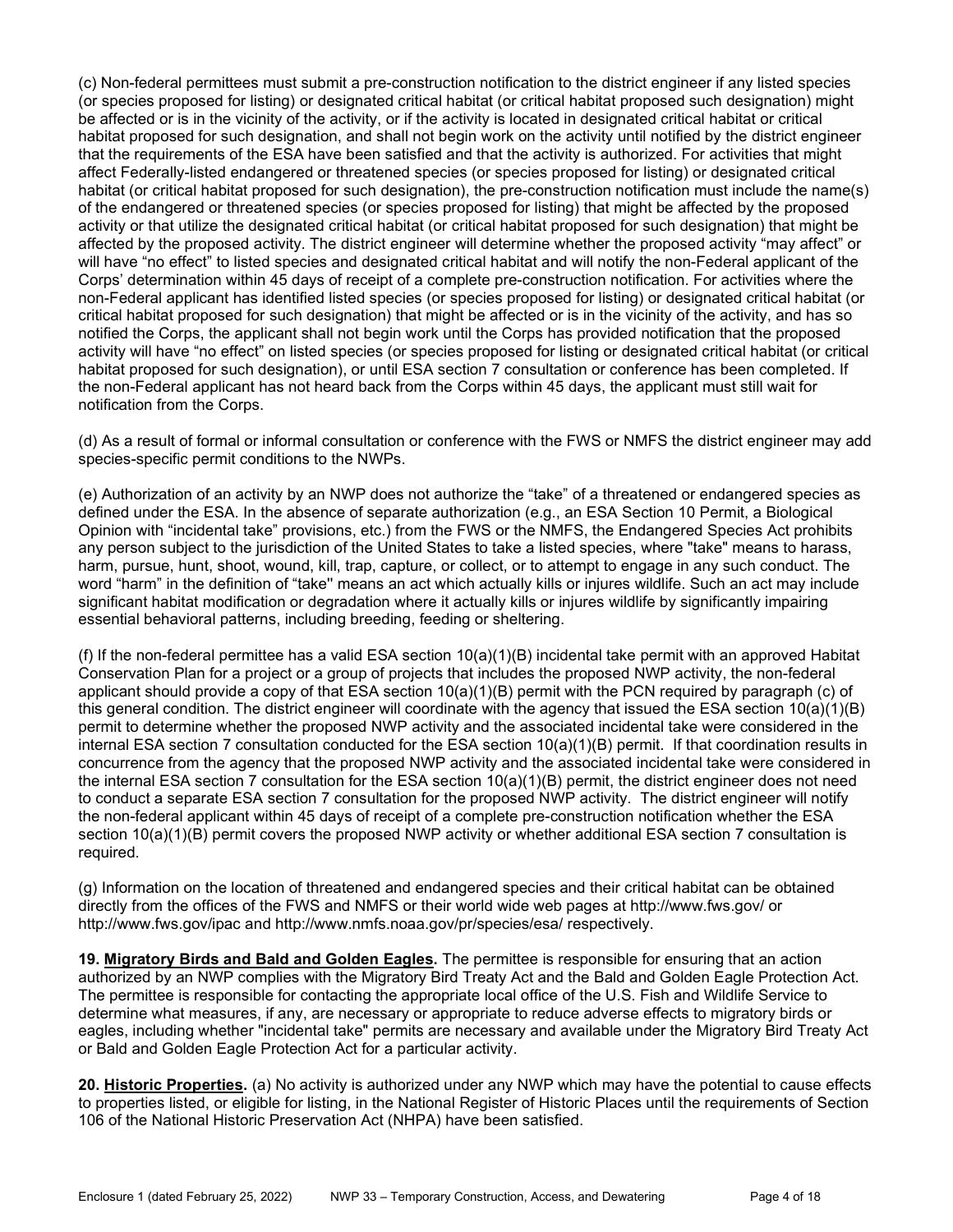(b) Federal permittees should follow their own procedures for complying with the requirements of section 106 of the National Historic Preservation Act (see 33 CFR 330.4(g)(1)). If pre-construction notification is required for the proposed NWP activity, the Federal permittee must provide the district engineer with the appropriate documentation to demonstrate compliance with those requirements. The district engineer will verify that the appropriate documentation has been submitted. If the appropriate documentation is not submitted, then additional consultation under section 106 may be necessary. The respective federal agency is responsible for fulfilling its obligation to comply with section 106.

(c) Non-federal permittees must submit a pre-construction notification to the district engineer if the NWP activity might have the potential to cause effects to any historic properties listed on, determined to be eligible for listing on, or potentially eligible for listing on the National Register of Historic Places, including previously unidentified properties. For such activities, the pre-construction notification must state which historic properties might have the potential to be affected by the proposed NWP activity or include a vicinity map indicating the location of the historic properties or the potential for the presence of historic properties. Assistance regarding information on the location of, or potential for, the presence of historic properties can be sought from the State Historic Preservation Officer, Tribal Historic Preservation Officer, or designated tribal representative, as appropriate, and the National Register of Historic Places (see 33 CFR 330.4(g)). When reviewing pre-construction notifications, district engineers will comply with the current procedures for addressing the requirements of section 106 of the National Historic Preservation Act. The district engineer shall make a reasonable and good faith effort to carry out appropriate identification efforts commensurate with potential impacts, which may include background research, consultation, oral history interviews, sample field investigation, and/or field survey. Based on the information submitted in the PCN and these identification efforts, the district engineer shall determine whether the proposed NWP activity has the potential to cause effects on the historic properties. Section 106 consultation is not required when the district engineer determines that the activity does not have the potential to cause effects on historic properties (see 36 CFR 800.3(a)). Section 106 consultation is required when the district engineer determines that the activity has the potential to cause effects on historic properties. The district engineer will conduct consultation with consulting parties identified under 36 CFR 800.2(c) when he or she makes any of the following effect determinations for the purposes of section 106 of the NHPA: no historic properties affected, no adverse effect, or adverse effect.

(d) Where the non-Federal applicant has identified historic properties on which the proposed NWP activity might have the potential to cause effects and has so notified the Corps, the non-Federal applicant shall not begin the activity until notified by the district engineer either that the activity has no potential to cause effects to historic properties or that NHPA section 106 consultation has been completed. For non-federal permittees, the district engineer will notify the prospective permittee within 45 days of receipt of a complete pre-construction notification whether NHPA section 106 consultation is required. If NHPA section 106 consultation is required, the district engineer will notify the non-Federal applicant that he or she cannot begin the activity until section 106 consultation is completed. If the non-Federal applicant has not heard back from the Corps within 45 days, the applicant must still wait for notification from the Corps.

(e) Prospective permittees should be aware that section 110k of the NHPA (54 U.S.C. 306113) prevents the Corps from granting a permit or other assistance to an applicant who, with intent to avoid the requirements of section 106 of the NHPA, has intentionally significantly adversely affected a historic property to which the permit would relate, or having legal power to prevent it, allowed such significant adverse effect to occur, unless the Corps, after consultation with the Advisory Council on Historic Preservation (ACHP), determines that circumstances justify granting such assistance despite the adverse effect created or permitted by the applicant. If circumstances justify granting the assistance, the Corps is required to notify the ACHP and provide documentation specifying the circumstances, the degree of damage to the integrity of any historic properties affected, and proposed mitigation. This documentation must include any views obtained from the applicant, SHPO/THPO, appropriate Indian tribes if the undertaking occurs on or affects historic properties on tribal lands or affects properties of interest to those tribes, and other parties known to have a legitimate interest in the impacts to the permitted activity on historic properties.

21. Discovery of Previously Unknown Remains and Artifacts. Permittees that discover any previously unknown historic, cultural or archeological remains and artifacts while accomplishing the activity authorized by an NWP, they must immediately notify the district engineer of what they have found, and to the maximum extent practicable, avoid construction activities that may affect the remains and artifacts until the required coordination has been completed. The district engineer will initiate the Federal, Tribal, and state coordination required to determine if the items or remains warrant a recovery effort or if the site is eligible for listing in the National Register of Historic Places.

22. Designated Critical Resource Waters. Critical resource waters include, NOAA-managed marine sanctuaries and marine monuments, and National Estuarine Research Reserves. The district engineer may designate, after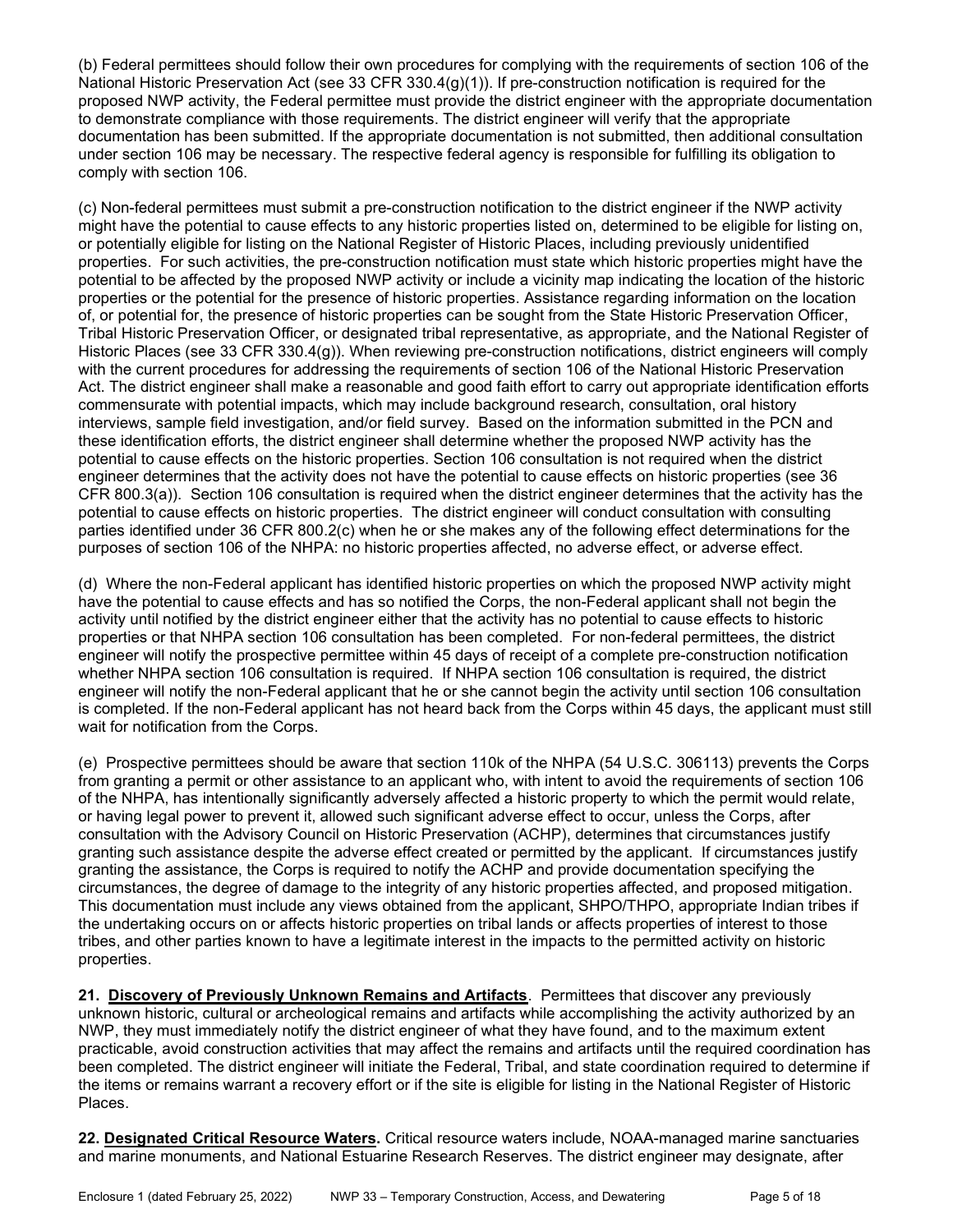notice and opportunity for public comment, additional waters officially designated by a state as having particular environmental or ecological significance, such as outstanding national resource waters or state natural heritage sites. The district engineer may also designate additional critical resource waters after notice and opportunity for public comment.

(a) Discharges of dredged or fill material into waters of the United States are not authorized by NWPs 7, 12, 14, 16, 17, 21, 29, 31, 35, 39, 40, 42, 43, 44, 49, 50, 51, 52, 57 and 58 for any activity within, or directly affecting, critical resource waters, including wetlands adjacent to such waters.

(b) For NWPs 3, 8, 10, 13, 15, 18, 19, 22, 23, 25, 27, 28, 30, 33, 34, 36, 37, 38, and 54, notification is required in accordance with general condition 32, for any activity proposed by permittees in the designated critical resource waters including wetlands adjacent to those waters. The district engineer may authorize activities under these NWPs only after she or he determines that the impacts to the critical resource waters will be no more than minimal.

23. Mitigation. The district engineer will consider the following factors when determining appropriate and practicable mitigation necessary to ensure that the individual and cumulative adverse environmental effects are no more than minimal:

(a) The activity must be designed and constructed to avoid and minimize adverse effects, both temporary and permanent, to waters of the United States to the maximum extent practicable at the project site (i.e., on site).

(b) Mitigation in all its forms (avoiding, minimizing, rectifying, reducing, or compensating for resource losses) will be required to the extent necessary to ensure that the individual and cumulative adverse environmental effects are no more than minimal.

(c) Compensatory mitigation at a minimum one-for-one ratio will be required for all wetland losses that exceed 1/10 acre and require pre-construction notification, unless the district engineer determines in writing that either some other form of mitigation would be more environmentally appropriate or the adverse environmental effects of the proposed activity are no more than minimal, and provides an activity-specific waiver of this requirement. For wetland losses of 1/10-acre or less that require pre-construction notification, the district engineer may determine on a case-by-case basis that compensatory mitigation is required to ensure that the activity results in only minimal adverse environmental effects.

(d) Compensatory mitigation at a minimum one-for-one ratio will be required for all losses of stream bed that exceed 3/100-acre and require pre-construction notification, unless the district engineer determines in writing that either some other form of mitigation would be more environmentally appropriate or the adverse environmental effects of the proposed activity are no more than minimal, and provides an activity-specific waiver of this requirement. This compensatory mitigation requirement may be satisfied through the restoration or enhancement of riparian areas next to streams in accordance with paragraph (e) of this general condition. For losses of stream bed of 3/100-acre or less that require pre-construction notification, the district engineer may determine on a case-bycase basis that compensatory mitigation is required to ensure that the activity results in only minimal adverse environmental effects. Compensatory mitigation for losses of streams should be provided, if practicable, through stream rehabilitation, enhancement, or preservation, since streams are difficult-to-replace resources (see 33 CFR 332.3(e)(3)).

(e) Compensatory mitigation plans for NWP activities in or near streams or other open waters will normally include a requirement for the restoration or enhancement, maintenance, and legal protection (e.g., conservation easements) of riparian areas next to open waters. In some cases, the restoration or maintenance/protection of riparian areas may be the only compensatory mitigation required. If restoring riparian areas involves planting vegetation, only native species should be planted. The width of the required riparian area will address documented water quality or aquatic habitat loss concerns. Normally, the riparian area will be 25 to 50 feet wide on each side of the stream, but the district engineer may require slightly wider riparian areas to address documented water quality or habitat loss concerns. If it is not possible to restore or maintain/protect a riparian area on both sides of a stream, or if the waterbody is a lake or coastal waters, then restoring or maintaining/protecting a riparian area along a single bank or shoreline may be sufficient. Where both wetlands and open waters exist on the project site, the district engineer will determine the appropriate compensatory mitigation (e.g., riparian areas and/or wetlands compensation) based on what is best for the aquatic environment on a watershed basis. In cases where riparian areas are determined to be the most appropriate form of minimization or compensatory mitigation, the district engineer may waive or reduce the requirement to provide wetland compensatory mitigation for wetland losses.

(f) Compensatory mitigation projects provided to offset losses of aquatic resources must comply with the applicable provisions of 33 CFR part 332.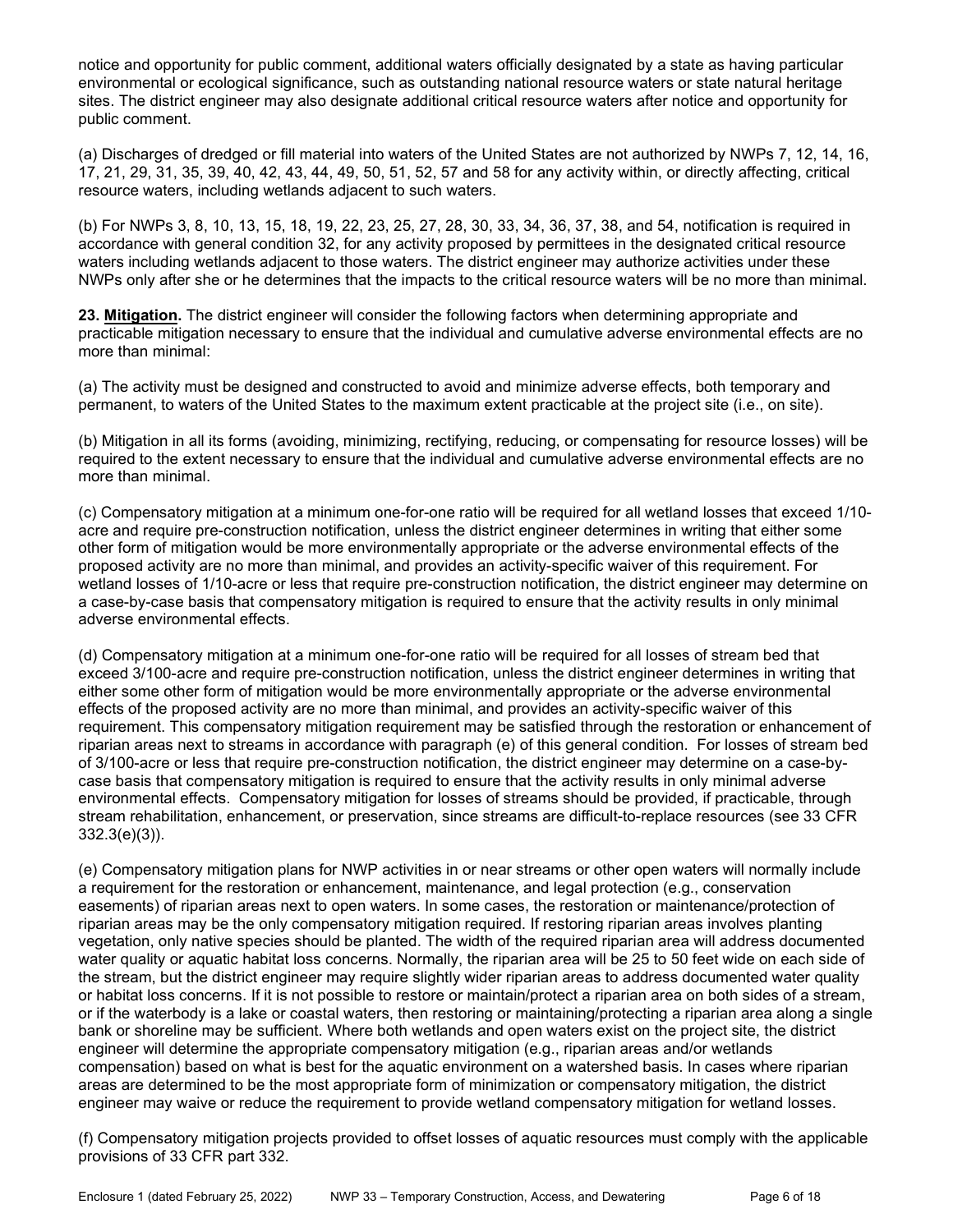(1) The prospective permittee is responsible for proposing an appropriate compensatory mitigation option if compensatory mitigation is necessary to ensure that the activity results in no more than minimal adverse environmental effects. For the NWPs, the preferred mechanism for providing compensatory mitigation is mitigation bank credits or in-lieu fee program credits (see 33 CFR 332.3(b)(2) and (3)). However, if an appropriate number and type of mitigation bank or in-lieu credits are not available at the time the PCN is submitted to the district engineer, the district engineer may approve the use of permittee-responsible mitigation.

(2) The amount of compensatory mitigation required by the district engineer must be sufficient to ensure that the authorized activity results in no more than minimal individual and cumulative adverse environmental effects (see 33 CFR 330.1(e)(3)). (See also 33 CFR 332.3(f).)

(3) Since the likelihood of success is greater and the impacts to potentially valuable uplands are reduced, aquatic resource restoration should be the first compensatory mitigation option considered for permittee-responsible mitigation.

(4) If permittee-responsible mitigation is the proposed option, the prospective permittee is responsible for submitting a mitigation plan. A conceptual or detailed mitigation plan may be used by the district engineer to make the decision on the NWP verification request, but a final mitigation plan that addresses the applicable requirements of 33 CFR 332.4(c)(2) through (14) must be approved by the district engineer before the permittee begins work in waters of the United States, unless the district engineer determines that prior approval of the final mitigation plan is not practicable or not necessary to ensure timely completion of the required compensatory mitigation (see 33 CFR 332.3(k)(3)). If permittee-responsible mitigation is the proposed option, and the proposed compensatory mitigation site is located on land in which another federal agency holds an easement, the district engineer will coordinate with that federal agency to determine if proposed compensatory mitigation project is compatible with the terms of the easement.

(5) If mitigation bank or in-lieu fee program credits are the proposed option, the mitigation plan needs to address only the baseline conditions at the impact site and the number of credits to be provided (see 33 CFR 332.4(c)(1)(ii)).

(6) Compensatory mitigation requirements (e.g., resource type and amount to be provided as compensatory mitigation, site protection, ecological performance standards, monitoring requirements) may be addressed through conditions added to the NWP authorization, instead of components of a compensatory mitigation plan (see 33 CFR 332.4(c)(1)(ii)).

(g) Compensatory mitigation will not be used to increase the acreage losses allowed by the acreage limits of the NWPs. For example, if an NWP has an acreage limit of 1/2-acre, it cannot be used to authorize any NWP activity resulting in the loss of greater than 1/2-acre of waters of the United States, even if compensatory mitigation is provided that replaces or restores some of the lost waters. However, compensatory mitigation can and should be used, as necessary, to ensure that an NWP activity already meeting the established acreage limits also satisfies the no more than minimal impact requirement for the NWPs.

(h) Permittees may propose the use of mitigation banks, in-lieu fee programs, or permittee-responsible mitigation. When developing a compensatory mitigation proposal, the permittee must consider appropriate and practicable options consistent with the framework at 33 CFR 332.3(b). For activities resulting in the loss of marine or estuarine resources, permittee-responsible mitigation may be environmentally preferable if there are no mitigation banks or in-lieu fee programs in the area that have marine or estuarine credits available for sale or transfer to the permittee. For permittee-responsible mitigation, the special conditions of the NWP verification must clearly indicate the party or parties responsible for the implementation and performance of the compensatory mitigation project, and, if required, its long-term management.

(i) Where certain functions and services of waters of the United States are permanently adversely affected by a regulated activity, such as discharges of dredged or fill material into waters of the United States that will convert a forested or scrub-shrub wetland to a herbaceous wetland in a permanently maintained utility line right-of-way, mitigation may be required to reduce the adverse environmental effects of the activity to the no more than minimal level.

24. Safety of Impoundment Structures. To ensure that all impoundment structures are safely designed, the district engineer may require non-Federal applicants to demonstrate that the structures comply with established state or federal, dam safety criteria or have been designed by qualified persons. The district engineer may also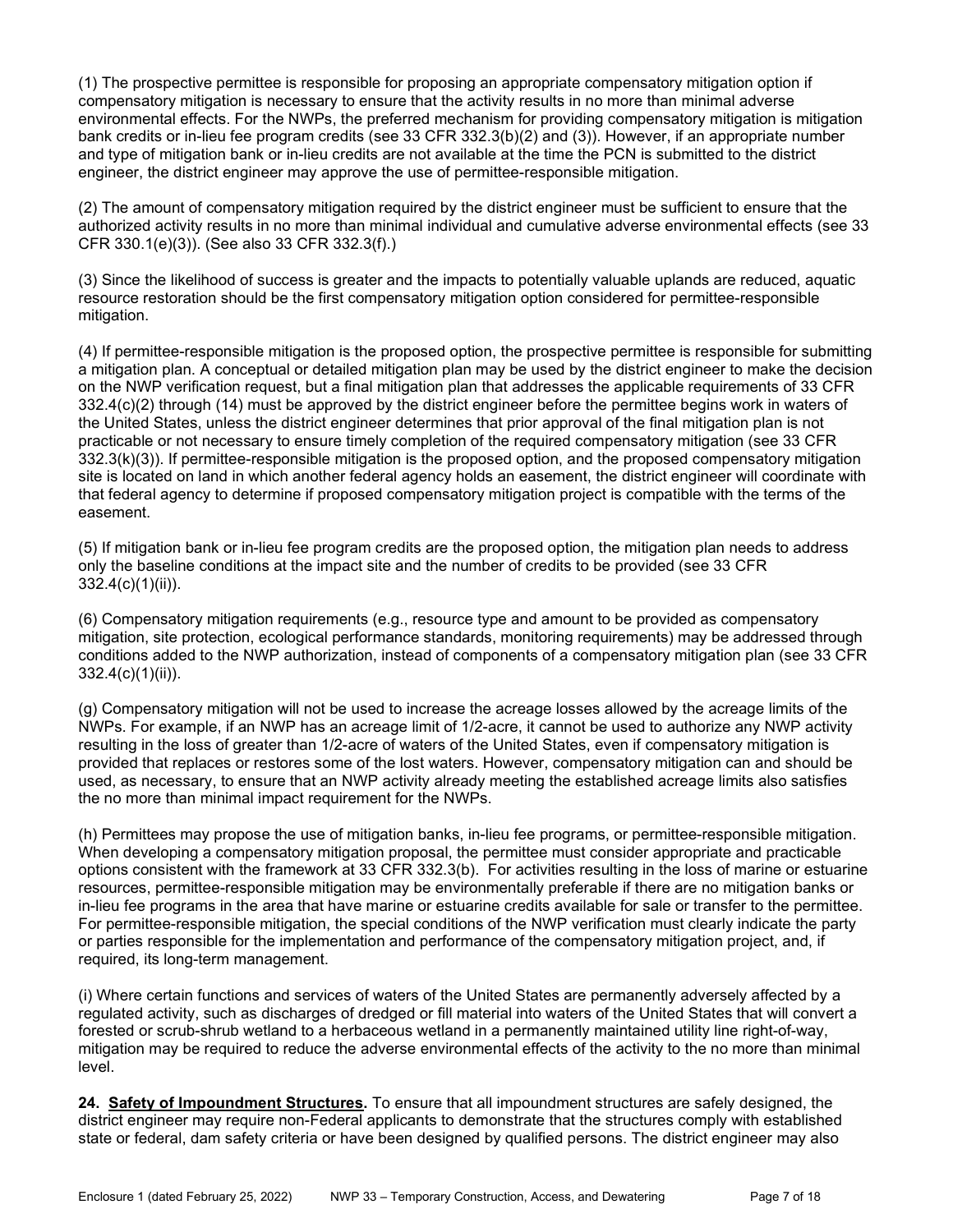require documentation that the design has been independently reviewed by similarly qualified persons, and appropriate modifications made to ensure safety.

25. Water Quality. (a) Where the certifying authority (state, authorized tribe, or EPA, as appropriate) has not previously certified compliance of an NWP with CWA section 401, a CWA section 401 water quality certification for the proposed discharge must be obtained or waived (see 33 CFR 330.4(c)). If the permittee cannot comply with all of the conditions of a water quality certification previously issued by certifying authority for the issuance of the NWP, then the permittee must obtain a water quality certification or waiver for the proposed discharge in order for the activity to be authorized by an NWP.

(b) If the NWP activity requires pre-construction notification and the certifying authority has not previously certified compliance of an NWP with CWA section 401, the proposed discharge is not authorized by an NWP until water quality certification is obtained or waived. If the certifying authority issues a water quality certification for the proposed discharge, the permittee must submit a copy of the certification to the district engineer. The discharge is not authorized by an NWP until the district engineer has notified the permittee that the water quality certification requirement has been satisfied by the issuance of a water quality certification or a waiver.

(c) The district engineer or certifying authority may require additional water quality management measures to ensure that the authorized activity does not result in more than minimal degradation of water quality.

26. Coastal Zone Management. In coastal states where an NWP has not previously received a state coastal zone management consistency concurrence, an individual state coastal zone management consistency concurrence must be obtained, or a presumption of concurrence must occur (see 33 CFR 330.4(d)). If the permittee cannot comply with all of the conditions of a coastal zone management consistency concurrence previously issued by the state, then the permittee must obtain an individual coastal zone management consistency concurrence or presumption of concurrence in order for the activity to be authorized by an NWP. The district engineer or a state may require additional measures to ensure that the authorized activity is consistent with state coastal zone management requirements.

27. Regional and Case-By-Case Conditions. The activity must comply with any regional conditions that may have been added by the Division Engineer (see 33 CFR 330.4(e)) and with any case specific conditions added by the Corps or by the state, Indian Tribe, or U.S. EPA in its CWA section 401 Water Quality Certification, or by the state in its Coastal Zone Management Act consistency determination.

28. Use of Multiple Nationwide Permits. The use of more than one NWP for a single and complete project is authorized, subject to the following restrictions:

(a) If only one of the NWPs used to authorize the single and complete project has a specified acreage limit, the acreage loss of waters of the United States cannot exceed the acreage limit of the NWP with the highest specified acreage limit. For example, if a road crossing over tidal waters is constructed under NWP 14, with associated bank stabilization authorized by NWP 13, the maximum acreage loss of waters of the United States for the total project cannot exceed 1⁄3-acre.

(b) If one or more of the NWPs used to authorize the single and complete project has specified acreage limits, the acreage loss of waters of the United States authorized by those NWPs cannot exceed their respective specified acreage limits. For example, if a commercial development is constructed under NWP 39, and the single and complete project includes the filling of an upland ditch authorized by NWP 46, the maximum acreage loss of waters of the United States for the commercial development under NWP 39 cannot exceed 1/2-acre, and the total acreage loss of waters of United States due to the NWP 39 and 46 activities cannot exceed 1 acre.

29. Transfer of Nationwide Permit Verifications. If the permittee sells the property associated with a nationwide permit verification, the permittee may transfer the nationwide permit verification to the new owner by submitting a letter to the appropriate Corps district office to validate the transfer. A copy of the nationwide permit verification must be attached to the letter, and the letter must contain the following statement and signature:

"When the structures or work authorized by this nationwide permit are still in existence at the time the property is transferred, the terms and conditions of this nationwide permit, including any special conditions, will continue to be binding on the new owner(s) of the property. To validate the transfer of this nationwide permit and the associated liabilities associated with compliance with its terms and conditions, have the transferee sign and date below."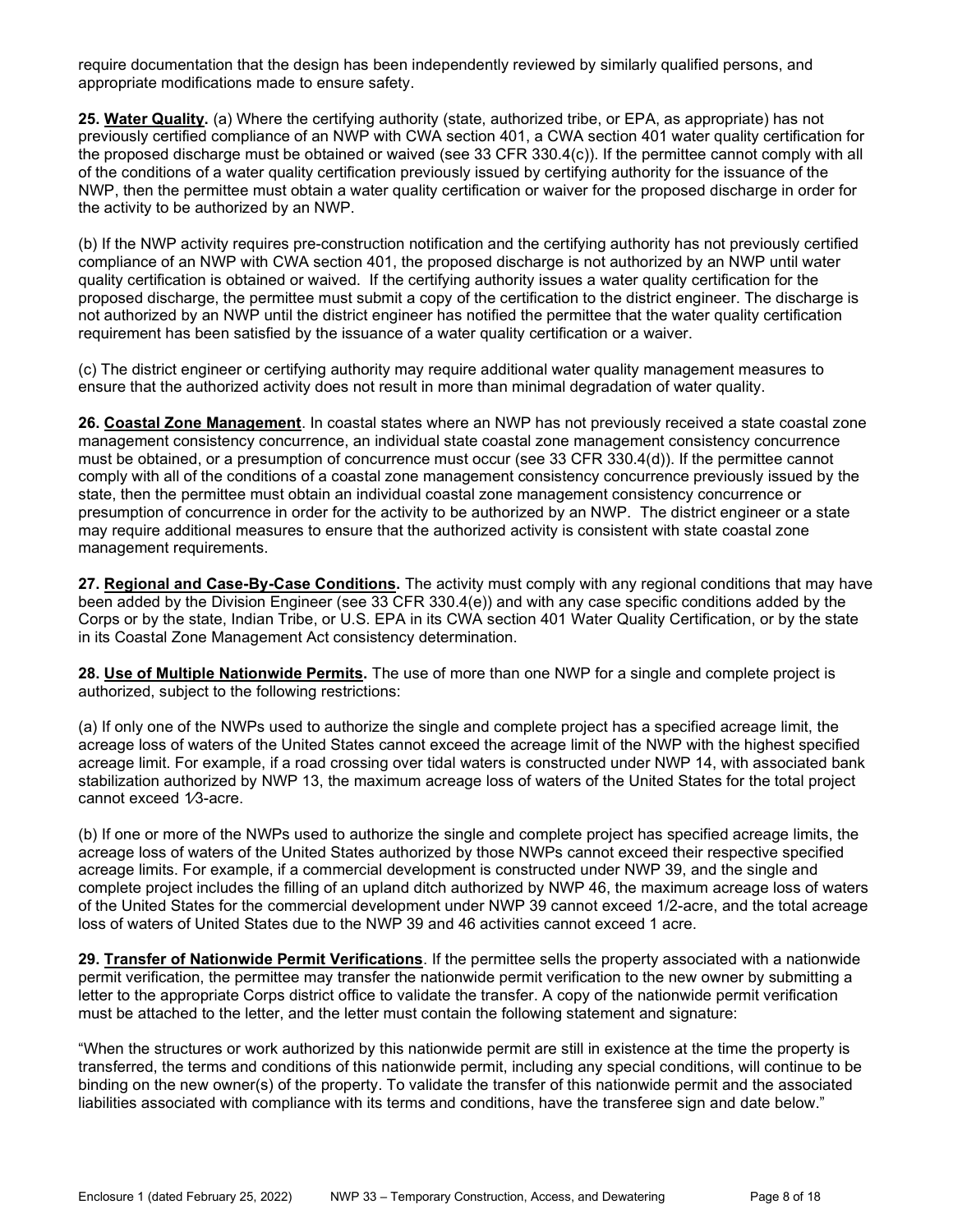## (Transferee)

\_\_\_\_\_\_\_\_\_\_\_\_\_\_\_\_\_\_\_\_\_\_\_\_\_\_\_\_\_\_\_\_\_\_\_\_\_\_\_\_\_\_\_\_\_

(Date)

30. Compliance Certification. Each permittee who receives an NWP verification letter from the Corps must provide a signed certification documenting completion of the authorized activity and implementation of any required compensatory mitigation. The success of any required permittee-responsible mitigation, including the achievement of ecological performance standards, will be addressed separately by the district engineer. The Corps will provide the permittee the certification document with the NWP verification letter. The certification document will include:

(a) A statement that the authorized activity was done in accordance with the NWP authorization, including any general, regional, or activity-specific conditions;

(b) A statement that the implementation of any required compensatory mitigation was completed in accordance with the permit conditions. If credits from a mitigation bank or in-lieu fee program are used to satisfy the compensatory mitigation requirements, the certification must include the documentation required by 33 CFR 332.3(l)(3) to confirm that the permittee secured the appropriate number and resource type of credits; and

(c) The signature of the permittee certifying the completion of the activity and mitigation.

The completed certification document must be submitted to the district engineer within 30 days of completion of the authorized activity or the implementation of any required compensatory mitigation, whichever occurs later.

31. Activities Affecting Structures or Works Built by the United States. If an NWP activity also requires review by, or permission from, the Corps pursuant to 33 U.S.C. 408 because it will alter or temporarily or permanently occupy or use a U.S. Army Corps of Engineers (USACE) federally authorized Civil Works project (a "USACE project"), the prospective permittee must submit a pre-construction notification. See paragraph (b)(10) of general condition 32. An activity that requires section 408 permission and/or review is not authorized by an NWP until the appropriate Corps office issues the section 408 permission or completes its review to alter, occupy, or use the USACE project, and the district engineer issues a written NWP verification.

32. Pre-Construction Notification. (a) Timing. Where required by the terms of the NWP, the prospective permittee must notify the district engineer by submitting a pre-construction notification (PCN) as early as possible. The district engineer must determine if the PCN is complete within 30 calendar days of the date of receipt and, if the PCN is determined to be incomplete, notify the prospective permittee within that 30 day period to request the additional information necessary to make the PCN complete. The request must specify the information needed to make the PCN complete. As a general rule, district engineers will request additional information necessary to make the PCN complete only once. However, if the prospective permittee does not provide all of the requested information, then the district engineer will notify the prospective permittee that the PCN is still incomplete and the PCN review process will not commence until all of the requested information has been received by the district engineer. The prospective permittee shall not begin the activity until either:

(1) He or she is notified in writing by the district engineer that the activity may proceed under the NWP with any special conditions imposed by the district or division engineer; or

(2) 45 calendar days have passed from the district engineer's receipt of the complete PCN and the prospective permittee has not received written notice from the district or division engineer. However, if the permittee was required to notify the Corps pursuant to general condition 18 that listed species or critical habitat might be affected or are in the vicinity of the activity, or to notify the Corps pursuant to general condition 20 that the activity might have the potential to cause effects to historic properties, the permittee cannot begin the activity until receiving written notification from the Corps that there is "no effect" on listed species or "no potential to cause effects" on historic properties, or that any consultation required under Section 7 of the Endangered Species Act (see 33 CFR 330.4(f)) and/or section 106 of the National Historic Preservation Act (see 33 CFR 330.4(g)) has been completed. If the proposed activity requires a written waiver to exceed specified limits of an NWP, the permittee may not begin the activity until the district engineer issues the waiver. If the district or division engineer notifies the permittee in writing that an individual permit is required within 45 calendar days of receipt of a complete PCN, the permittee cannot begin the activity until an individual permit has been obtained. Subsequently, the permittee's right to proceed under the NWP may be modified, suspended, or revoked only in accordance with the procedure set forth in 33 CFR 330.5(d)(2).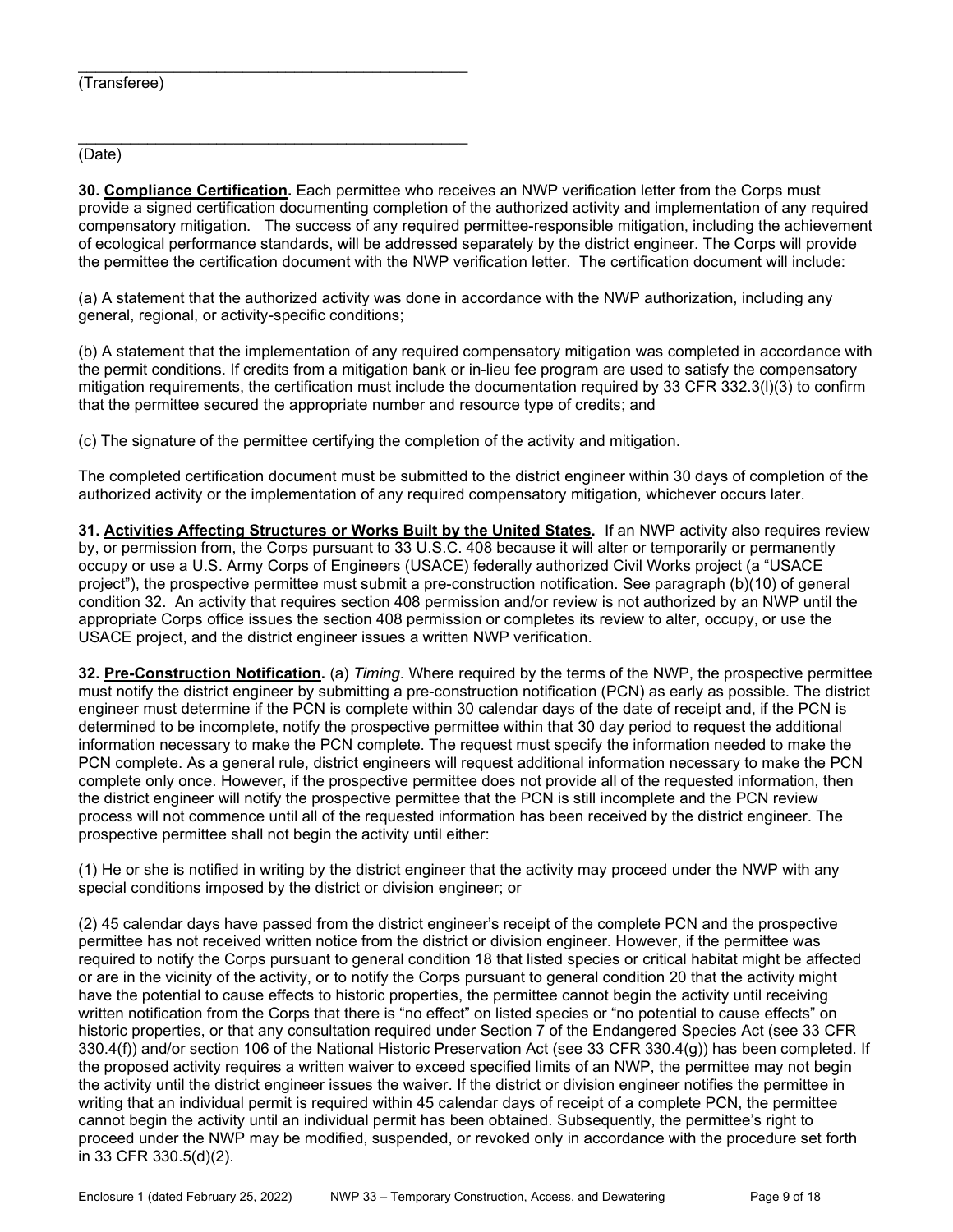(b) Contents of Pre-Construction Notification: The PCN must be in writing and include the following information:

(1) Name, address and telephone numbers of the prospective permittee;

(2) Location of the proposed activity;

(3) Identify the specific NWP or NWP(s) the prospective permittee wants to use to authorize the proposed activity;

(4) (i) A description of the proposed activity; the activity's purpose; direct and indirect adverse environmental effects the activity would cause, including the anticipated amount of loss of wetlands, other special aquatic sites, and other waters expected to result from the NWP activity, in acres, linear feet, or other appropriate unit of measure; a description of any proposed mitigation measures intended to reduce the adverse environmental effects caused by the proposed activity; and any other NWP(s), regional general permit(s), or individual permit(s) used or intended to be used to authorize any part of the proposed project or any related activity, including other separate and distant crossings for linear projects that require Department of the Army authorization but do not require pre-construction notification. The description of the proposed activity and any proposed mitigation measures should be sufficiently detailed to allow the district engineer to determine that the adverse environmental effects of the activity will be no more than minimal and to determine the need for compensatory mitigation or other mitigation measures.

(ii) For linear projects where one or more single and complete crossings require pre-construction notification, the PCN must include the quantity of anticipated losses of wetlands, other special aquatic sites, and other waters for each single and complete crossing of those wetlands, other special aquatic sites, and other waters (including those single and complete crossings authorized by an NWP but do not require PCNs). This information will be used by the district engineer to evaluate the cumulative adverse environmental effects of the proposed linear project, and does not change those non-PCN NWP activities into NWP PCNs.

(iii) Sketches should be provided when necessary to show that the activity complies with the terms of the NWP. (Sketches usually clarify the activity and when provided results in a quicker decision. Sketches should contain sufficient detail to provide an illustrative description of the proposed activity (e.g., a conceptual plan), but do not need to be detailed engineering plans);

(5) The PCN must include a delineation of wetlands, other special aquatic sites, and other waters, such as lakes and ponds, and perennial and intermittent streams, on the project site. Wetland delineations must be prepared in accordance with the current method required by the Corps. The permittee may ask the Corps to delineate the special aquatic sites and other waters on the project site, but there may be a delay if the Corps does the delineation, especially if the project site is large or contains many wetlands, other special aquatic sites, and other waters. Furthermore, the 45-day period will not start until the delineation has been submitted to or completed by the Corps, as appropriate;

(6) If the proposed activity will result in the loss of greater than 1/10-acre of wetlands or 3/100-acre of stream bed and a PCN is required, the prospective permittee must submit a statement describing how the mitigation requirement will be satisfied, or explaining why the adverse environmental effects are no more than minimal and why compensatory mitigation should not be required. As an alternative, the prospective permittee may submit a conceptual or detailed mitigation plan.

(7) For non-federal permittees, if any listed species (or species proposed for listing) or designated critical habitat (or critical habitat proposed for such designation) might be affected or is in the vicinity of the activity, or if the activity is located in designated critical habitat (or critical habitat proposed for such designation), the PCN must include the name(s) of those endangered or threatened species (or species proposed for listing) that might be affected by the proposed activity or utilize the designated critical habitat (or critical habitat proposed for such designation) that might be affected by the proposed activity. For NWP activities that require pre-construction notification, Federal permittees must provide documentation demonstrating compliance with the Endangered Species Act;

(8) For non-federal permittees, if the NWP activity might have the potential to cause effects to a historic property listed on, determined to be eligible for listing on, or potentially eligible for listing on, the National Register of Historic Places, the PCN must state which historic property might have the potential to be affected by the proposed activity or include a vicinity map indicating the location of the historic property. For NWP activities that require preconstruction notification, Federal permittees must provide documentation demonstrating compliance with section 106 of the National Historic Preservation Act;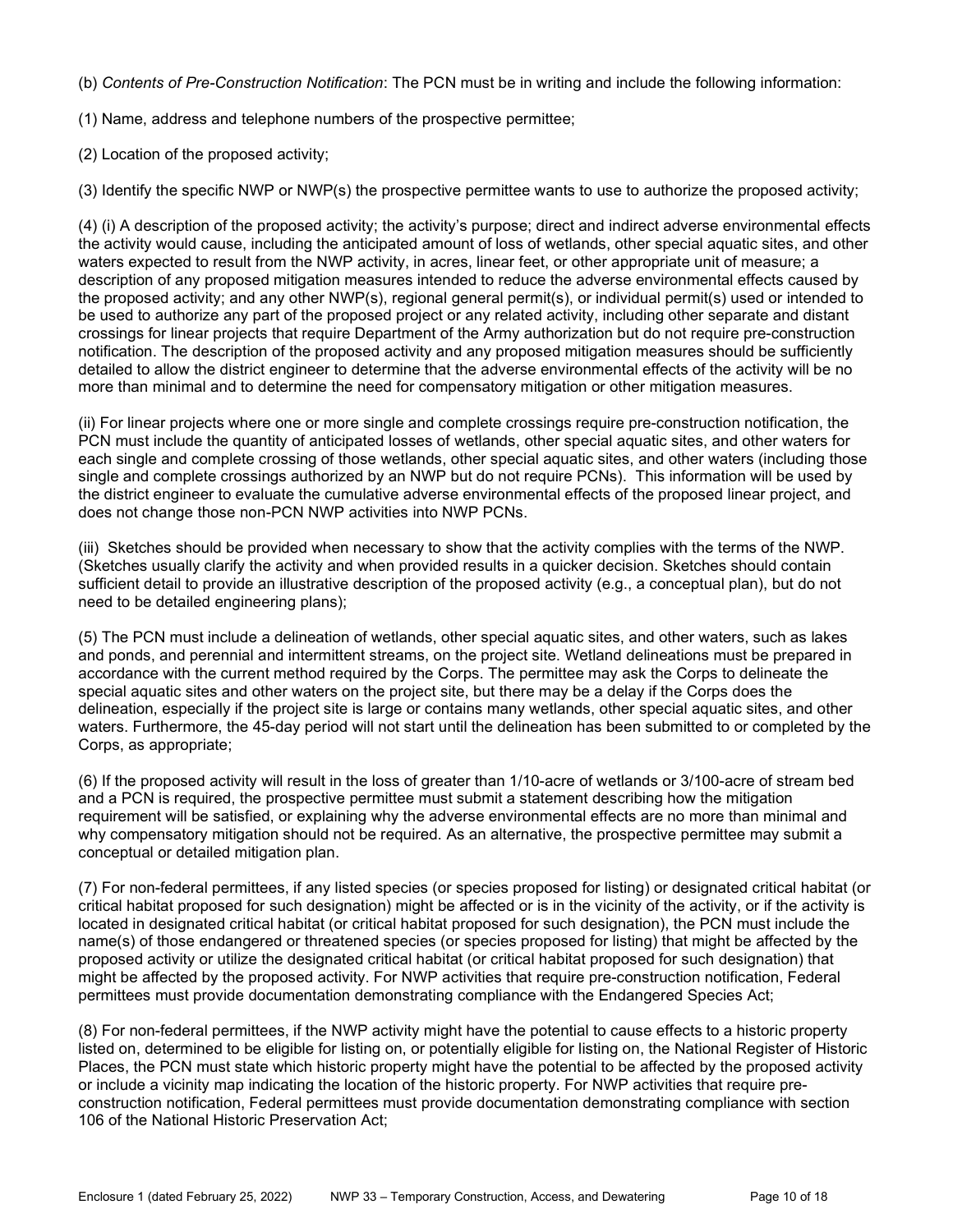(9) For an activity that will occur in a component of the National Wild and Scenic River System, or in a river officially designated by Congress as a "study river" for possible inclusion in the system while the river is in an official study status, the PCN must identify the Wild and Scenic River or the "study river" (see general condition 16); and

(10) For an NWP activity that requires permission from, or review by, the Corps pursuant to 33 U.S.C. 408 because it will alter or temporarily or permanently occupy or use a U.S. Army Corps of Engineers federally authorized civil works project, the pre-construction notification must include a statement confirming that the project proponent has submitted a written request for section 408 permission from, or review by, the Corps office having jurisdiction over that USACE project.

(c) Form of Pre-Construction Notification: The nationwide permit pre-construction notification form (Form ENG 6082) should be used for NWP PCNs. A letter containing the required information may also be used. Applicants may provide electronic files of PCNs and supporting materials if the district engineer has established tools and procedures for electronic submittals.

(d) Agency Coordination: (1) The district engineer will consider any comments from Federal and state agencies concerning the proposed activity's compliance with the terms and conditions of the NWPs and the need for mitigation to reduce the activity's adverse environmental effects so that they are no more than minimal.

(2) Agency coordination is required for: (i) all NWP activities that require pre-construction notification and result in the loss of greater than 1/2-acre of waters of the United States; (ii) NWP 13 activities in excess of 500 linear feet, fills greater than one cubic yard per running foot, or involve discharges of dredged or fill material into special aquatic sites; and (iii) NWP 54 activities in excess of 500 linear feet, or that extend into the waterbody more than 30 feet from the mean low water line in tidal waters or the ordinary high water mark in the Great Lakes.

(3) When agency coordination is required, the district engineer will immediately provide (e.g., via e-mail, facsimile transmission, overnight mail, or other expeditious manner) a copy of the complete PCN to the appropriate Federal or state offices (FWS, state natural resource or water quality agency, EPA, and, if appropriate, the NMFS). With the exception of NWP 37, these agencies will have 10 calendar days from the date the material is transmitted to notify the district engineer via telephone, facsimile transmission, or e-mail that they intend to provide substantive, sitespecific comments. The comments must explain why the agency believes the adverse environmental effects will be more than minimal. If so contacted by an agency, the district engineer will wait an additional 15 calendar days before making a decision on the pre-construction notification. The district engineer will fully consider agency comments received within the specified time frame concerning the proposed activity's compliance with the terms and conditions of the NWPs, including the need for mitigation to ensure that the net adverse environmental effects of the proposed activity are no more than minimal. The district engineer will provide no response to the resource agency, except as provided below. The district engineer will indicate in the administrative record associated with each pre-construction notification that the resource agencies' concerns were considered. For NWP 37, the emergency watershed protection and rehabilitation activity may proceed immediately in cases where there is an unacceptable hazard to life or a significant loss of property or economic hardship will occur. The district engineer will consider any comments received to decide whether the NWP 37 authorization should be modified, suspended, or revoked in accordance with the procedures at 33 CFR 330.5.

(4) In cases of where the prospective permittee is not a Federal agency, the district engineer will provide a response to NMFS within 30 calendar days of receipt of any Essential Fish Habitat conservation recommendations, as required by section 305(b)(4)(B) of the Magnuson-Stevens Fishery Conservation and Management Act.

(5) Applicants are encouraged to provide the Corps with either electronic files or multiple copies of pre-construction notifications to expedite agency coordination.

# D. District Engineer's Decision

1. In reviewing the PCN for the proposed activity, the district engineer will determine whether the activity authorized by the NWP will result in more than minimal individual or cumulative adverse environmental effects or may be contrary to the public interest. If a project proponent requests authorization by a specific NWP, the district engineer should issue the NWP verification for that activity if it meets the terms and conditions of that NWP, unless he or she determines, after considering mitigation, that the proposed activity will result in more than minimal individual and cumulative adverse effects on the aquatic environment and other aspects of the public interest and exercises discretionary authority to require an individual permit for the proposed activity. For a linear project, this determination will include an evaluation of the single and complete crossings of waters of the United States that require PCNs to determine whether they individually satisfy the terms and conditions of the NWP(s), as well as the cumulative effects caused by all of the crossings of waters of the United States authorized by an NWP. If an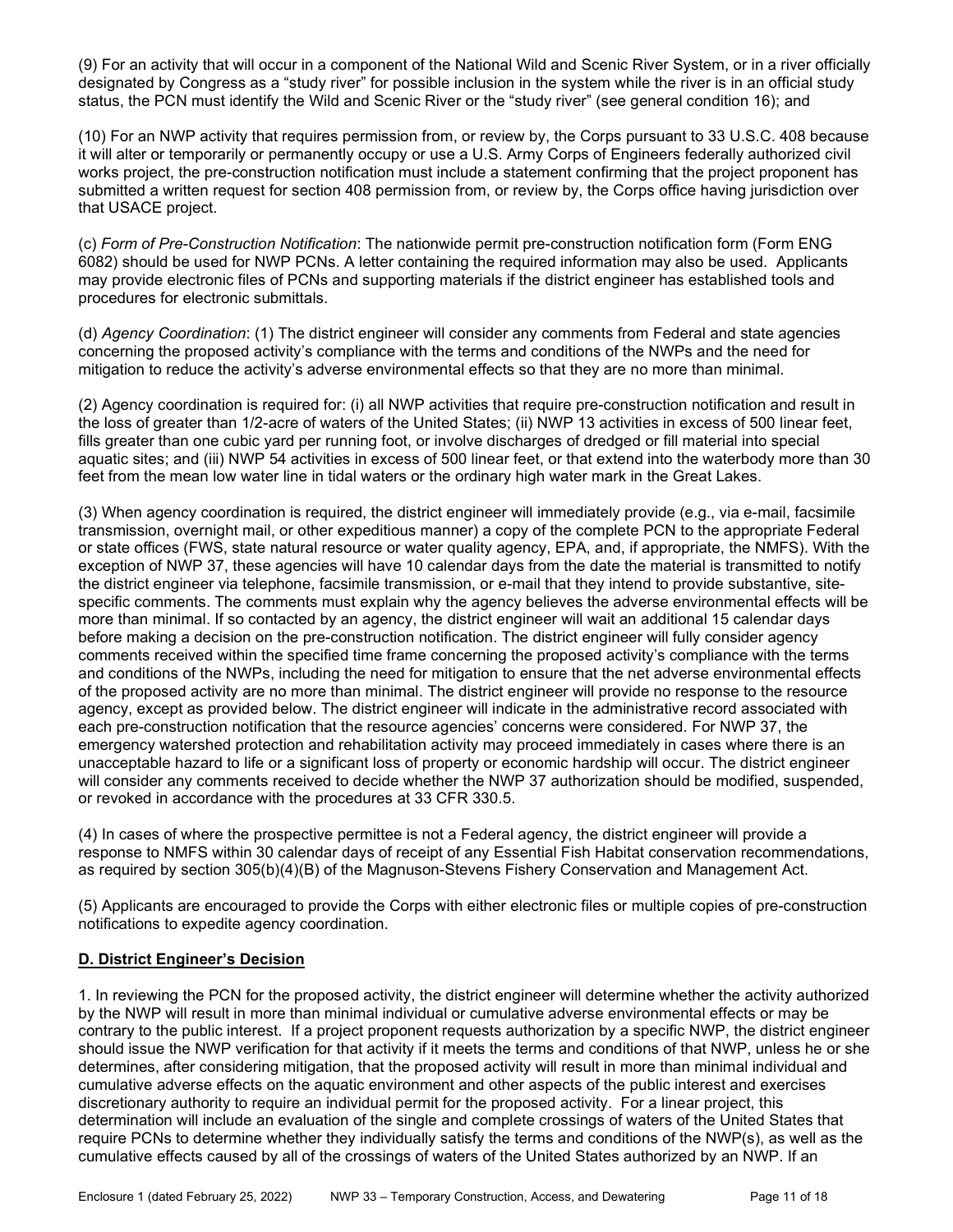applicant requests a waiver of an applicable limit, as provided for in NWPs 13, 36, or 54, the district engineer will only grant the waiver upon a written determination that the NWP activity will result in only minimal individual and cumulative adverse environmental effects.

2. When making minimal adverse environmental effects determinations the district engineer will consider the direct and indirect effects caused by the NWP activity. He or she will also consider the cumulative adverse environmental effects caused by activities authorized by an NWP and whether those cumulative adverse environmental effects are no more than minimal. The district engineer will also consider site specific factors, such as the environmental setting in the vicinity of the NWP activity, the type of resource that will be affected by the NWP activity, the functions provided by the aquatic resources that will be affected by the NWP activity, the degree or magnitude to which the aquatic resources perform those functions, the extent that aquatic resource functions will be lost as a result of the NWP activity (e.g., partial or complete loss), the duration of the adverse effects (temporary or permanent), the importance of the aquatic resource functions to the region (e.g., watershed or ecoregion), and mitigation required by the district engineer. If an appropriate functional or condition assessment method is available and practicable to use, that assessment method may be used by the district engineer to assist in the minimal adverse environmental effects determination. The district engineer may add case-specific special conditions to the NWP authorization to address site-specific environmental concerns.

3. If the proposed activity requires a PCN and will result in a loss of greater than 1/10-acre of wetlands or 3/100 acre of stream bed, the prospective permittee should submit a mitigation proposal with the PCN. Applicants may also propose compensatory mitigation for NWP activities with smaller impacts, or for impacts to other types of waters. The district engineer will consider any proposed compensatory mitigation or other mitigation measures the applicant has included in the proposal in determining whether the net adverse environmental effects of the proposed activity are no more than minimal. The compensatory mitigation proposal may be either conceptual or detailed. If the district engineer determines that the activity complies with the terms and conditions of the NWP and that the adverse environmental effects are no more than minimal, after considering mitigation, the district engineer will notify the permittee and include any activity-specific conditions in the NWP verification the district engineer deems necessary. Conditions for compensatory mitigation requirements must comply with the appropriate provisions at 33 CFR 332.3(k). The district engineer must approve the final mitigation plan before the permittee commences work in waters of the United States, unless the district engineer determines that prior approval of the final mitigation plan is not practicable or not necessary to ensure timely completion of the required compensatory mitigation. If the prospective permittee elects to submit a compensatory mitigation plan with the PCN, the district engineer will expeditiously review the proposed compensatory mitigation plan. The district engineer must review the proposed compensatory mitigation plan within 45 calendar days of receiving a complete PCN and determine whether the proposed mitigation would ensure that the NWP activity results in no more than minimal adverse environmental effects. If the net adverse environmental effects of the NWP activity (after consideration of the mitigation proposal) are determined by the district engineer to be no more than minimal, the district engineer will provide a timely written response to the applicant. The response will state that the NWP activity can proceed under the terms and conditions of the NWP, including any activity-specific conditions added to the NWP authorization by the district engineer.

4. If the district engineer determines that the adverse environmental effects of the proposed activity are more than minimal, then the district engineer will notify the applicant either: (a) that the activity does not qualify for authorization under the NWP and instruct the applicant on the procedures to seek authorization under an individual permit; (b) that the activity is authorized under the NWP subject to the applicant's submission of a mitigation plan that would reduce the adverse environmental effects so that they are no more than minimal; or (c) that the activity is authorized under the NWP with specific modifications or conditions. Where the district engineer determines that mitigation is required to ensure no more than minimal adverse environmental effects, the activity will be authorized within the 45-day PCN period (unless additional time is required to comply with general conditions 18, 20, and/or 31), with activity-specific conditions that state the mitigation requirements. The authorization will include the necessary conceptual or detailed mitigation plan or a requirement that the applicant submit a mitigation plan that would reduce the adverse environmental effects so that they are no more than minimal. When compensatory mitigation is required, no work in waters of the United States may occur until the district engineer has approved a specific mitigation plan or has determined that prior approval of a final mitigation plan is not practicable or not necessary to ensure timely completion of the required compensatory mitigation.

# E. Further Information

1. District engineers have authority to determine if an activity complies with the terms and conditions of an NWP.

2. NWPs do not obviate the need to obtain other federal, state, or local permits, approvals, or authorizations required by law.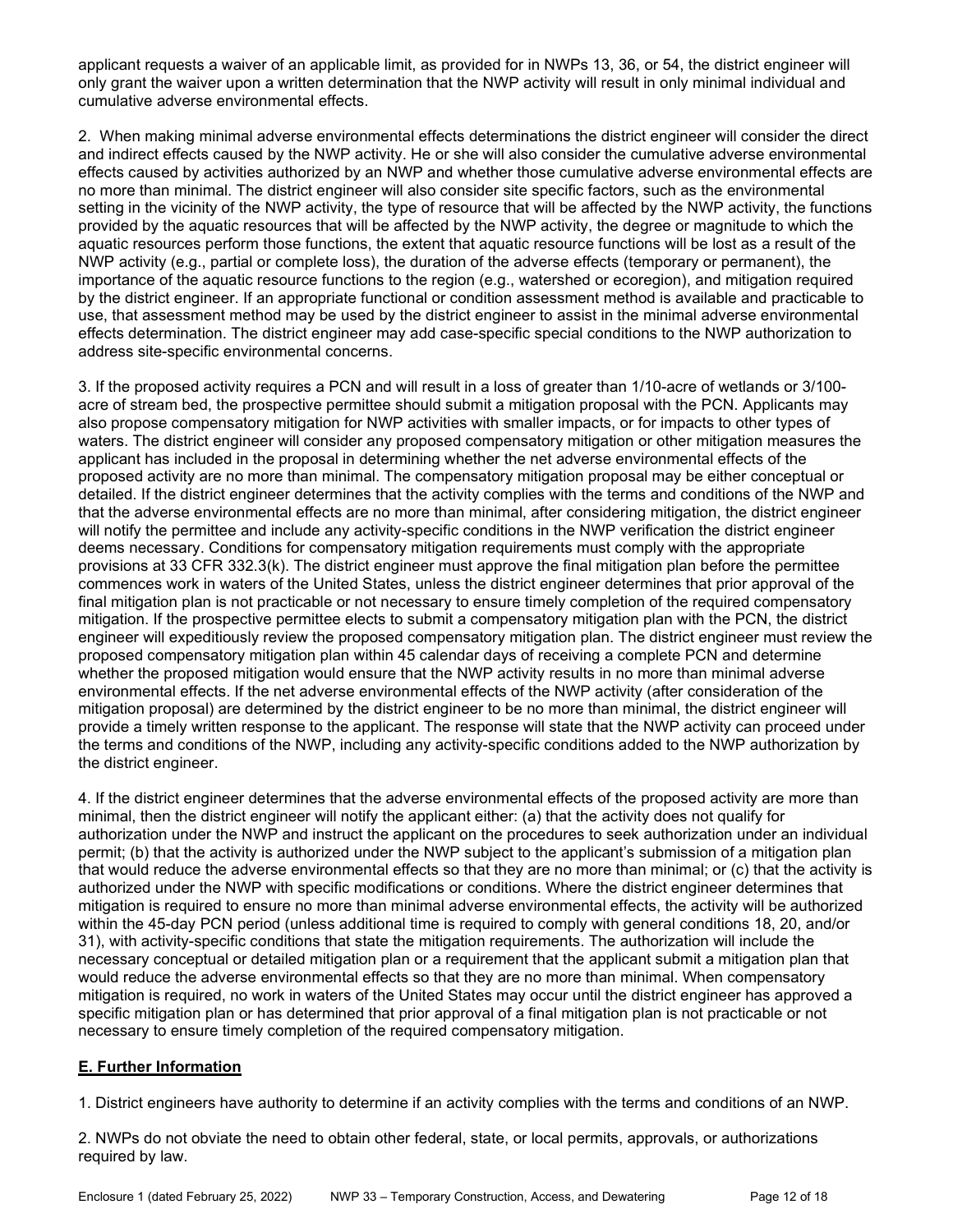- 3. NWPs do not grant any property rights or exclusive privileges.
- 4. NWPs do not authorize any injury to the property or rights of others.

5. NWPs do not authorize interference with any existing or proposed Federal project (see general condition 31).

#### F. Nationwide Permit Definitions

Best management practices (BMPs): Policies, practices, procedures, or structures implemented to mitigate the adverse environmental effects on surface water quality resulting from development. BMPs are categorized as structural or non-structural.

Compensatory mitigation: The restoration (re-establishment or rehabilitation), establishment (creation), enhancement, and/or in certain circumstances preservation of aquatic resources for the purposes of offsetting unavoidable adverse impacts which remain after all appropriate and practicable avoidance and minimization has been achieved.

Currently serviceable: Useable as is or with some maintenance, but not so degraded as to essentially require reconstruction.

Direct effects: Effects that are caused by the activity and occur at the same time and place.

Discharge: The term "discharge" means any discharge of dredged or fill material into waters of the United States.

Ecological reference: A model used to plan and design an aquatic habitat and riparian area restoration, enhancement, or establishment activity under NWP 27. An ecological reference may be based on the structure, functions, and dynamics of an aquatic habitat type or a riparian area type that currently exists in the region where the proposed NWP 27 activity is located. Alternatively, an ecological reference may be based on a conceptual model for the aquatic habitat type or riparian area type to be restored, enhanced, or established as a result of the proposed NWP 27 activity. An ecological reference takes into account the range of variation of the aquatic habitat type or riparian area type in the region.

Enhancement: The manipulation of the physical, chemical, or biological characteristics of an aquatic resource to heighten, intensify, or improve a specific aquatic resource function(s). Enhancement results in the gain of selected aquatic resource function(s), but may also lead to a decline in other aquatic resource function(s). Enhancement does not result in a gain in aquatic resource area.

Establishment (creation): The manipulation of the physical, chemical, or biological characteristics present to develop an aquatic resource that did not previously exist at an upland site. Establishment results in a gain in aquatic resource area.

High Tide Line: The line of intersection of the land with the water's surface at the maximum height reached by a rising tide. The high tide line may be determined, in the absence of actual data, by a line of oil or scum along shore objects, a more or less continuous deposit of fine shell or debris on the foreshore or berm, other physical markings or characteristics, vegetation lines, tidal gages, or other suitable means that delineate the general height reached by a rising tide. The line encompasses spring high tides and other high tides that occur with periodic frequency but does not include storm surges in which there is a departure from the normal or predicted reach of the tide due to the piling up of water against a coast by strong winds such as those accompanying a hurricane or other intense storm.

Historic Property: Any prehistoric or historic district, site (including archaeological site), building, structure, or other object included in, or eligible for inclusion in, the National Register of Historic Places maintained by the Secretary of the Interior. This term includes artifacts, records, and remains that are related to and located within such properties. The term includes properties of traditional religious and cultural importance to an Indian tribe or Native Hawaiian organization and that meet the National Register criteria (36 CFR part 60).

Independent utility: A test to determine what constitutes a single and complete non-linear project in the Corps Regulatory Program. A project is considered to have independent utility if it would be constructed absent the construction of other projects in the project area. Portions of a multi-phase project that depend upon other phases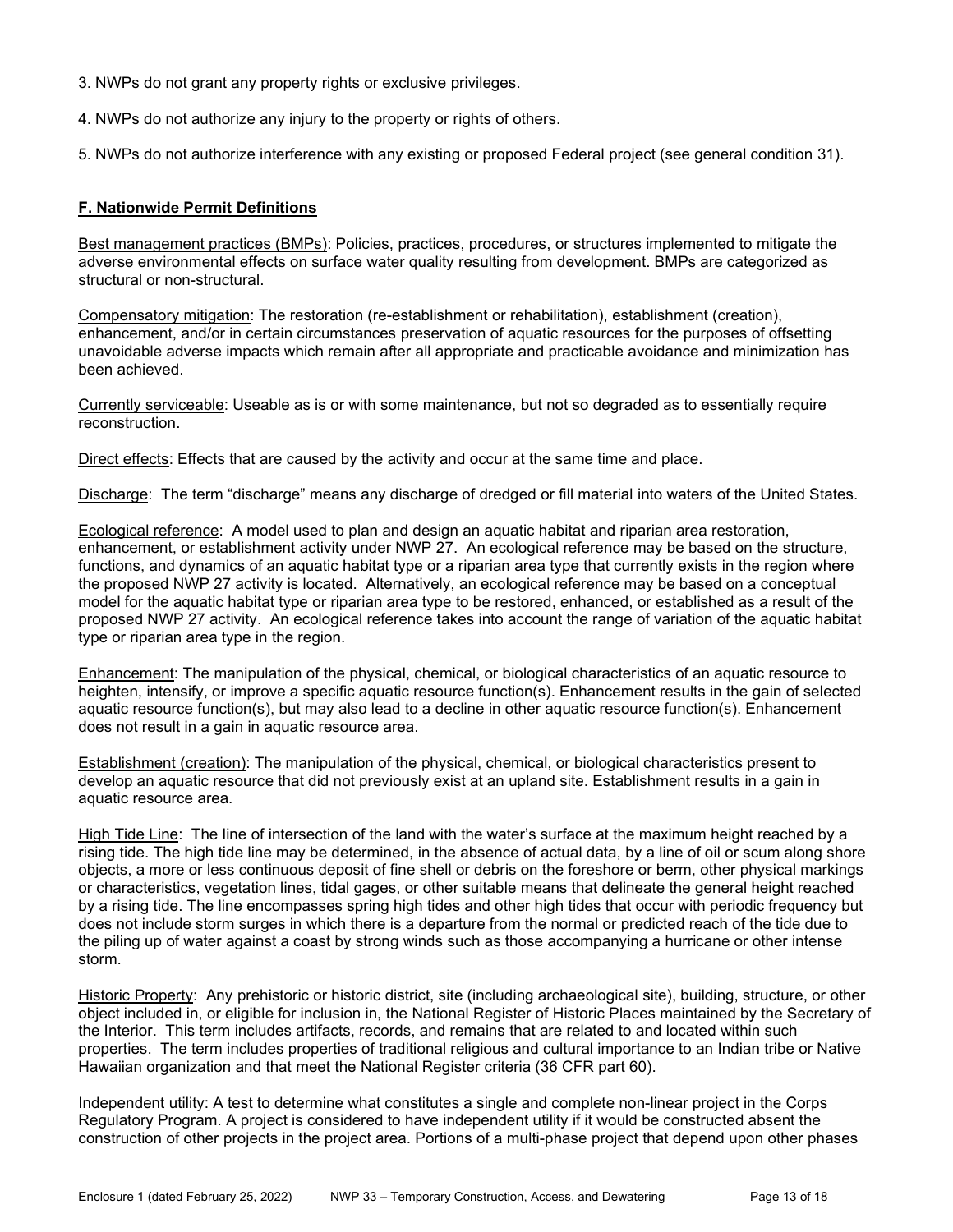of the project do not have independent utility. Phases of a project that would be constructed even if the other phases were not built can be considered as separate single and complete projects with independent utility.

Indirect effects: Effects that are caused by the activity and are later in time or farther removed in distance, but are still reasonably foreseeable.

Loss of waters of the United States: Waters of the United States that are permanently adversely affected by filling, flooding, excavation, or drainage because of the regulated activity. The loss of stream bed includes the acres of stream bed that are permanently adversely affected by filling or excavation because of the regulated activity. Permanent adverse effects include permanent discharges of dredged or fill material that change an aquatic area to dry land, increase the bottom elevation of a waterbody, or change the use of a waterbody. The acreage of loss of waters of the United States is a threshold measurement of the impact to jurisdictional waters or wetlands for determining whether a project may qualify for an NWP; it is not a net threshold that is calculated after considering compensatory mitigation that may be used to offset losses of aquatic functions and services. Waters of the United States temporarily filled, flooded, excavated, or drained, but restored to pre-construction contours and elevations after construction, are not included in the measurement of loss of waters of the United States. Impacts resulting from activities that do not require Department of the Army authorization, such as activities eligible for exemptions under section 404(f) of the Clean Water Act, are not considered when calculating the loss of waters of the United States.

Navigable waters: Waters subject to section 10 of the Rivers and Harbors Act of 1899. These waters are defined at 33 CFR part 329.

Non-tidal wetland: A non-tidal wetland is a wetland that is not subject to the ebb and flow of tidal waters. Non-tidal wetlands contiguous to tidal waters are located landward of the high tide line (i.e., spring high tide line).

Open water: For purposes of the NWPs, an open water is any area that in a year with normal patterns of precipitation has water flowing or standing above ground to the extent that an ordinary high water mark can be determined. Aquatic vegetation within the area of flowing or standing water is either non-emergent, sparse, or absent. Vegetated shallows are considered to be open waters. Examples of "open waters" include rivers, streams, lakes, and ponds.

Ordinary High Water Mark: The term ordinary high water mark means that line on the shore established by the fluctuations of water and indicated by physical characteristics such as a clear, natural line impressed on the bank, shelving, changes in the character of soil, destruction of terrestrial vegetation, the presence of litter and debris, or other appropriate means that consider the characteristics of the surrounding areas.

Perennial stream: A perennial stream has surface water flowing continuously year-round during a typical year.

Practicable: Available and capable of being done after taking into consideration cost, existing technology, and logistics in light of overall project purposes.

Pre-construction notification: A request submitted by the project proponent to the Corps for confirmation that a particular activity is authorized by nationwide permit. The request may be a permit application, letter, or similar document that includes information about the proposed work and its anticipated environmental effects. Preconstruction notification may be required by the terms and conditions of a nationwide permit, or by regional conditions. A pre-construction notification may be voluntarily submitted in cases where pre-construction notification is not required and the project proponent wants confirmation that the activity is authorized by nationwide permit.

Preservation: The removal of a threat to, or preventing the decline of, aquatic resources by an action in or near those aquatic resources. This term includes activities commonly associated with the protection and maintenance of aquatic resources through the implementation of appropriate legal and physical mechanisms. Preservation does not result in a gain of aquatic resource area or functions.

Re-establishment: The manipulation of the physical, chemical, or biological characteristics of a site with the goal of returning natural/historic functions to a former aquatic resource. Re-establishment results in rebuilding a former aquatic resource and results in a gain in aquatic resource area and functions.

Rehabilitation: The manipulation of the physical, chemical, or biological characteristics of a site with the goal of repairing natural/historic functions to a degraded aquatic resource. Rehabilitation results in a gain in aquatic resource function, but does not result in a gain in aquatic resource area.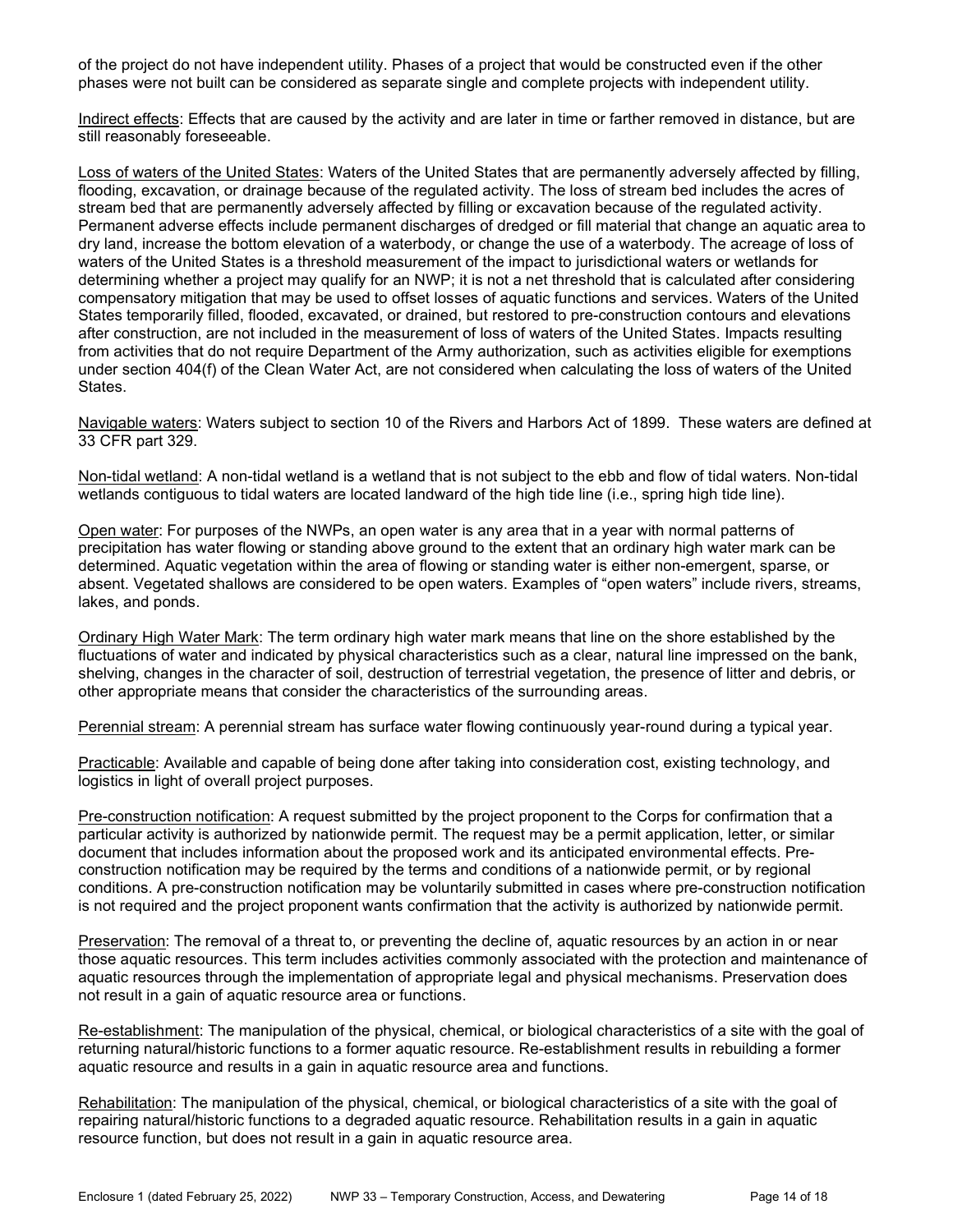Restoration: The manipulation of the physical, chemical, or biological characteristics of a site with the goal of returning natural/historic functions to a former or degraded aquatic resource. For the purpose of tracking net gains in aquatic resource area, restoration is divided into two categories: re-establishment and rehabilitation.

Riffle and pool complex: Riffle and pool complexes are special aquatic sites under the 404(b)(1) Guidelines. Riffle and pool complexes sometimes characterize steep gradient sections of streams. Such stream sections are recognizable by their hydraulic characteristics. The rapid movement of water over a course substrate in riffles results in a rough flow, a turbulent surface, and high dissolved oxygen levels in the water. Pools are deeper areas associated with riffles. A slower stream velocity, a streaming flow, a smooth surface, and a finer substrate characterize pools.

Riparian areas: Riparian areas are lands next to streams, lakes, and estuarine-marine shorelines. Riparian areas are transitional between terrestrial and aquatic ecosystems, through which surface and subsurface hydrology connects riverine, lacustrine, estuarine, and marine waters with their adjacent wetlands, non-wetland waters, or uplands. Riparian areas provide a variety of ecological functions and services and help improve or maintain local water quality. (See general condition 23.)

Shellfish seeding: The placement of shellfish seed and/or suitable substrate to increase shellfish production. Shellfish seed consists of immature individual shellfish or individual shellfish attached to shells or shell fragments (i.e., spat on shell). Suitable substrate may consist of shellfish shells, shell fragments, or other appropriate materials placed into waters for shellfish habitat.

Single and complete linear project: A linear project is a project constructed for the purpose of getting people, goods, or services from a point of origin to a terminal point, which often involves multiple crossings of one or more waterbodies at separate and distant locations. The term "single and complete project" is defined as that portion of the total linear project proposed or accomplished by one owner/developer or partnership or other association of owners/developers that includes all crossings of a single water of the United States (i.e., a single waterbody) at a specific location. For linear projects crossing a single or multiple waterbodies several times at separate and distant locations, each crossing is considered a single and complete project for purposes of NWP authorization. However, individual channels in a braided stream or river, or individual arms of a large, irregularly shaped wetland or lake, etc., are not separate waterbodies, and crossings of such features cannot be considered separately.

Single and complete non-linear project: For non-linear projects, the term "single and complete project" is defined at 33 CFR 330.2(i) as the total project proposed or accomplished by one owner/developer or partnership or other association of owners/developers. A single and complete non-linear project must have independent utility (see definition of "independent utility"). Single and complete non-linear projects may not be "piecemealed" to avoid the limits in an NWP authorization.

Stormwater management: Stormwater management is the mechanism for controlling stormwater runoff for the purposes of reducing downstream erosion, water quality degradation, and flooding and mitigating the adverse effects of changes in land use on the aquatic environment.

Stormwater management facilities: Stormwater management facilities are those facilities, including but not limited to, stormwater retention and detention ponds and best management practices, which retain water for a period of time to control runoff and/or improve the quality (i.e., by reducing the concentration of nutrients, sediments, hazardous substances and other pollutants) of stormwater runoff.

Stream bed: The substrate of the stream channel between the ordinary high water marks. The substrate may be bedrock or inorganic particles that range in size from clay to boulders. Wetlands contiguous to the stream bed, but outside of the ordinary high water marks, are not considered part of the stream bed.

Stream channelization: The manipulation of a stream's course, condition, capacity, or location that causes more than minimal interruption of normal stream processes. A channelized jurisdictional stream remains a water of the United States.

Structure: An object that is arranged in a definite pattern of organization. Examples of structures include, without limitation, any pier, boat dock, boat ramp, wharf, dolphin, weir, boom, breakwater, bulkhead, revetment, riprap, jetty, artificial island, artificial reef, permanent mooring structure, power transmission line, permanently moored floating vessel, piling, aid to navigation, or any other manmade obstacle or obstruction.

Tidal wetland: A tidal wetland is a jurisdictional wetland that is inundated by tidal waters. Tidal waters rise and fall in a predictable and measurable rhythm or cycle due to the gravitational pulls of the moon and sun. Tidal waters end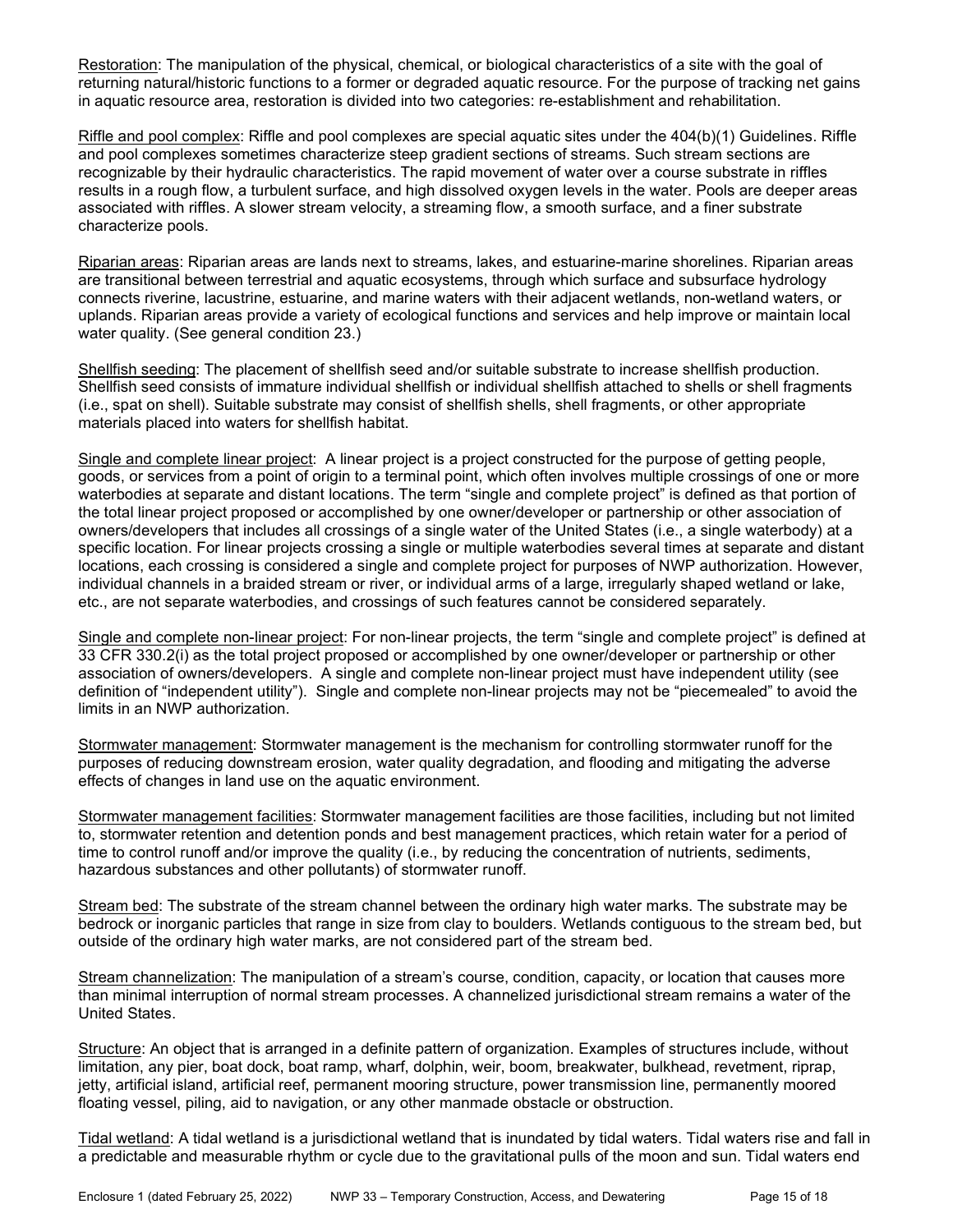where the rise and fall of the water surface can no longer be practically measured in a predictable rhythm due to masking by other waters, wind, or other effects. Tidal wetlands are located channelward of the high tide line.

Tribal lands: Any lands title to which is either: 1) held in trust by the United States for the benefit of any Indian tribe or individual; or 2) held by any Indian tribe or individual subject to restrictions by the United States against alienation.

Tribal rights: Those rights legally accruing to a tribe or tribes by virtue of inherent sovereign authority, unextinguished aboriginal title, treaty, statute, judicial decisions, executive order or agreement, and that give rise to legally enforceable remedies.

Vegetated shallows: Vegetated shallows are special aquatic sites under the 404(b)(1) Guidelines. They are areas that are permanently inundated and under normal circumstances have rooted aquatic vegetation, such as seagrasses in marine and estuarine systems and a variety of vascular rooted plants in freshwater systems.

Waterbody: For purposes of the NWPs, a waterbody is a "water of the United States." If a wetland is adjacent to a waterbody determined to be a water of the United States, that waterbody and any adjacent wetlands are considered together as a single aquatic unit (see 33 CFR 328.4(c)(2)).

# G. Nationwide Permit Regional Conditions (Arizona)

- 1. The permittee shall submit a pre-construction notification (PCN) for all 2021 NWPs, in accordance with General Condition 32, in the following circumstances:
	- a. Activities that would result in a loss\* of waters of the United States within all perennial and intermittent waterbodies and special aquatic sites. (Refer to Regional Condition 2 for restrictions in special aquatic sites within the state of Arizona.)
	- b. Activities resulting in a discharge of dredged or fill material in waters of the U.S. on Tribal Lands\*\*;
	- c. All waterbodies designated by the Arizona Department of Environmental Quality as Outstanding Arizona Waters (OAWs), within 1600 meters (or 1 mile) upstream and/or 800 meters (1/2 mile) downstream of a designated OAW, and on tributaries to OAWs within 1600 meters of the OAW (see http://www.azdeq.gov/index.html).
	- d. All waterbodies designated by the Arizona Department of Environmental Quality as 303(d)-impaired surface waters, within 1600 meters (or 1 mile) upstream and/or 800 meters (1/2 mile) downstream of a designated impaired surface water, and on tributaries to impaired waters within 1600 meters of the impaired water (see http://www.azdeq.gov/index.html).
- 2. All 2021 NWPs are revoked in the state of Arizona for activities in wetlands, mudflats, vegetated shallows, or riffle and pool complexes, as defined at 40 CFR Part 230.40-45, resulting in a loss\* of waters of the United States greater than 0.10 acre.

\* "Loss" means waters of the United States that are permanently adversely affected by filling, flooding, excavation, or drainage because of the regulated activity.

\*\*"Tribal Lands" refers to any lands title to which is either: 1) held in trust by the United States for the benefit of any Indian tribe or individual; or 2) held by any Indian tribe or individual subject to restrictions by the United States against alienation.

P%20Reissuance\_Final%20Public%20Notice\_Navajo%20Nation.pdf?ver=Y05br0Ih59RLEwptpfmJOA%3d%3d.

NOTE: Regional Conditions on the Navajo Nation may be found at https://www.spa.usace.army.mil/Portals/16/docs/civilworks/regulatory/publicnotices/Navajo%20Nation/2021%20NW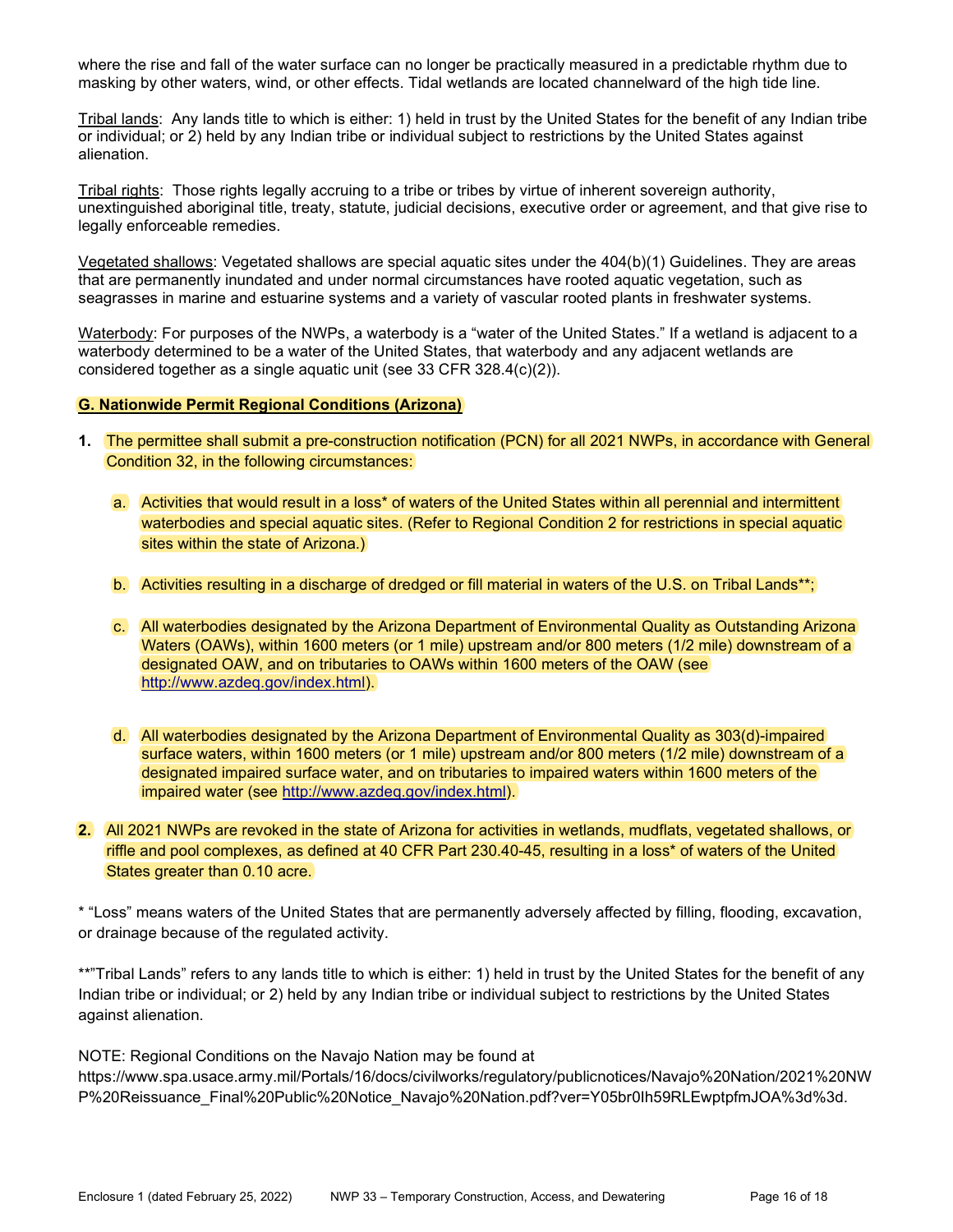### H. 401 Water Quality Certification (401 WQC)

 A 401 WQC is mandatory for any activity that requires a Clean Water Act Section 404 permit. A 401 WQC is required prior to discharging any dredged or fill material into a water of the United States. Only one of the following 401 WQCs listed below will apply to your project. The geographical location of your project will determine which 401 WQC is applicable. The 401 WQCs issued for this NWP will remain in effect through March 14, 2026.

 On all "Non-Tribal Lands", lands that are not part of federally recognized Indian Reservation, the Arizona Department of Environmental Quality (ADEQ) is the agency responsible for issuing the 401 WQC.

 On all "Tribal Lands", lands that are part of a federally recognized Indian Reservation, the U.S. Environmental Protection Agency (EPA) is responsible for issuing the 401 WQC except where EPA has delegated the 401 WQC authority.

 If "Individual Certification" is required you must apply for, receive, and comply with the 401 WQC issued by ADEQ, EPA, or the appropriate Tribe.

### Non-tribal Lands - 401 ADEQ WQCs\*

Arizona Department of Environmental Quality Certified for all projects, except ADEQ requires that a project proponent submit an application to the department for a State WQC if the proposed activity will occur within the ordinary high water mark of any of the following waters: An outstanding Arizona water; an impaired water; a water that is listed as not-attaining; or a lake. This conditional certification, authorized under A.R.S. 49-202(C), is necessary to ensure the proposed activities will not cause or contribute to an exceedance in a surface water quality standard under Arizona Administrative Code R18-11.

#### Tribal Lands - 401 WQCs

 Fort Apache Indian Reservation (White Mountain Apache Tribe): Individual Certification waived for all projects. Gila River Indian Community **Individual Certification required for all projects.** Hopi Indian Reservation (Hopi Tribe): Individual Certification required for all projects. Hualapai Indian Reservation (Hualapai Tribe): Individual Certification waived for all projects. San Carlos Apache Tribe **Individual Certification waived for all projects**. Navajo Indian Reservation (Navajo Nation): Individual Certification required for all projects. All other Indian Reservations (EPA): Conditionally Certified.